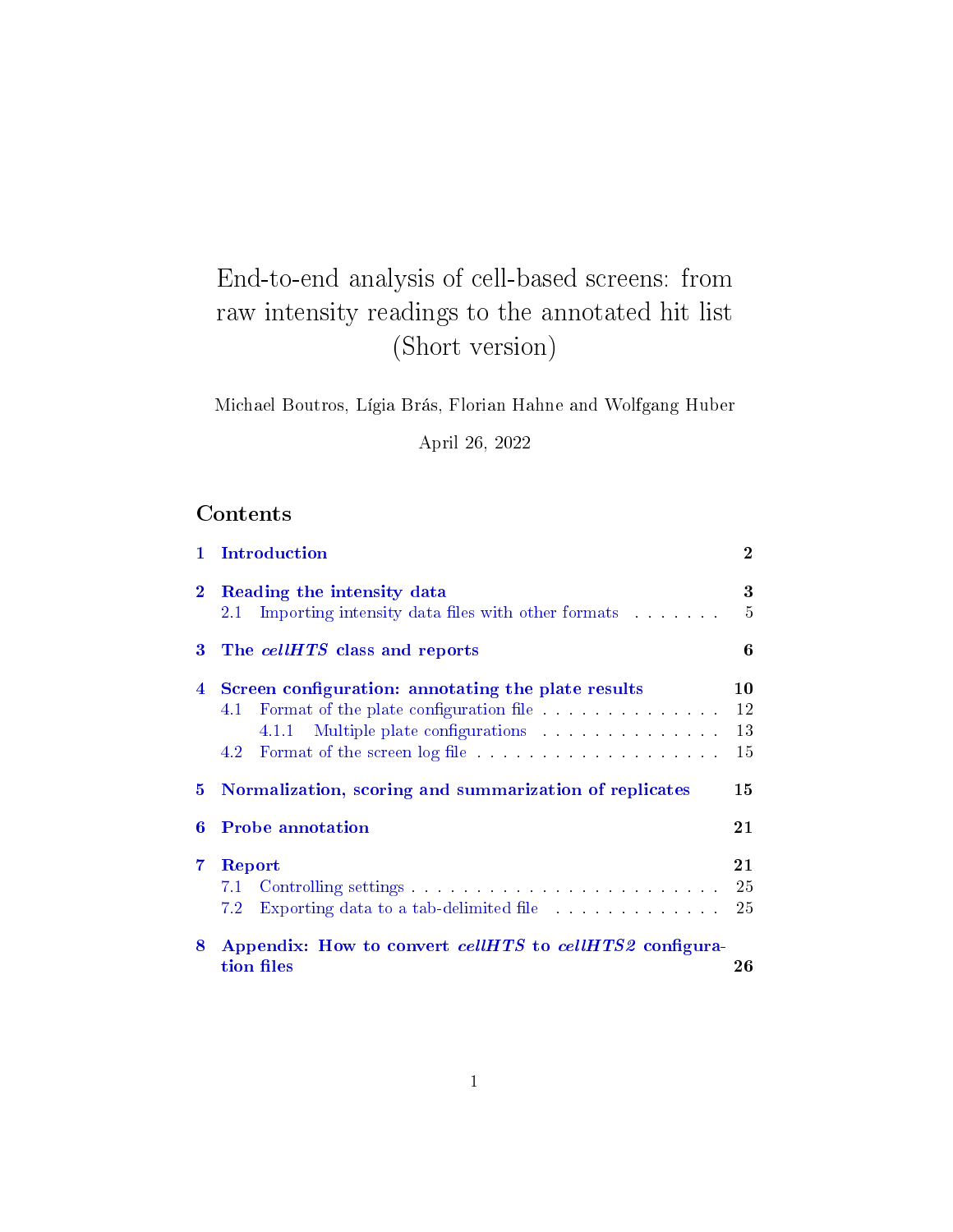<span id="page-1-2"></span>

| 9 | Appendix: Normalization methods implemented in cellHTS2 |                 |                                                                                      |     |  |  |  |
|---|---------------------------------------------------------|-----------------|--------------------------------------------------------------------------------------|-----|--|--|--|
|   |                                                         | package         |                                                                                      | 30  |  |  |  |
|   | 91                                                      |                 | Controls based normalization                                                         | -30 |  |  |  |
|   |                                                         |                 | 9.1.1 Percent of control                                                             | -30 |  |  |  |
|   |                                                         |                 | 9.1.2 Normalized percent inhibition                                                  | -31 |  |  |  |
|   | $9.2^{\circ}$                                           |                 | Non-controls-based normalization                                                     | -31 |  |  |  |
|   |                                                         |                 | 9.2.1 Z score method                                                                 | -31 |  |  |  |
|   |                                                         |                 | 9.2.2 Plate median normalization entries and state of the Plate median normalization |     |  |  |  |
|   |                                                         | 9.2.3           | B score method 32                                                                    |     |  |  |  |
|   |                                                         |                 | 10 Appendix: Data transformation                                                     | 33  |  |  |  |
|   |                                                         | 11 Session info |                                                                                      | 35  |  |  |  |

# <span id="page-1-0"></span>1 Introduction

The package *cellHTS2* is a revised and improved version of the *cellHTS* package [1](#page-1-1) .

This document is a short version of the technical report  $End$ -to-end analysis of cell-based screens: from raw intensity readings to the annotated hit list, which accompanied the paper Analysis of cell-based RNAi screens by Michael Boutros, Lígia Brás and Wolfgang Huber [\[1\]](#page-35-0). The main reason for having this short version is the computation time required by the full version and the limited computational resources on the Bioconductor repository for dynamically generated vignettes. The PDF file for the complete vignette is also proveded in the *doc* directory of the *cellHTS2* package, and can be manually compiled from the source file cellhts2Complete.Rnw in the scripts directory.

The complete report includes further sections that exemplify how to add more annotation from public databases, how to perform an analysis for Gene Ontology categories, and it compares the obtained results with previously reported ones. This document, the short version, focuses on the essential steps: how to get from raw intensity readings to an annotated hit list.

This document has been produced as a reproducible document [\[4\]](#page-35-1). It contains the actual computer instructions for the methods it describes, and these in turn produce all results, including the figures and tables that are shown here. The computer instructions are given in the language R, thus, in

<span id="page-1-1"></span> $\overline{^{1}$ To convert a S3 class cellHTS object that was made using the cellHTS package into an S4 class cellHTS object suitable for cellHTS2, please see the function convertOldCellHTS.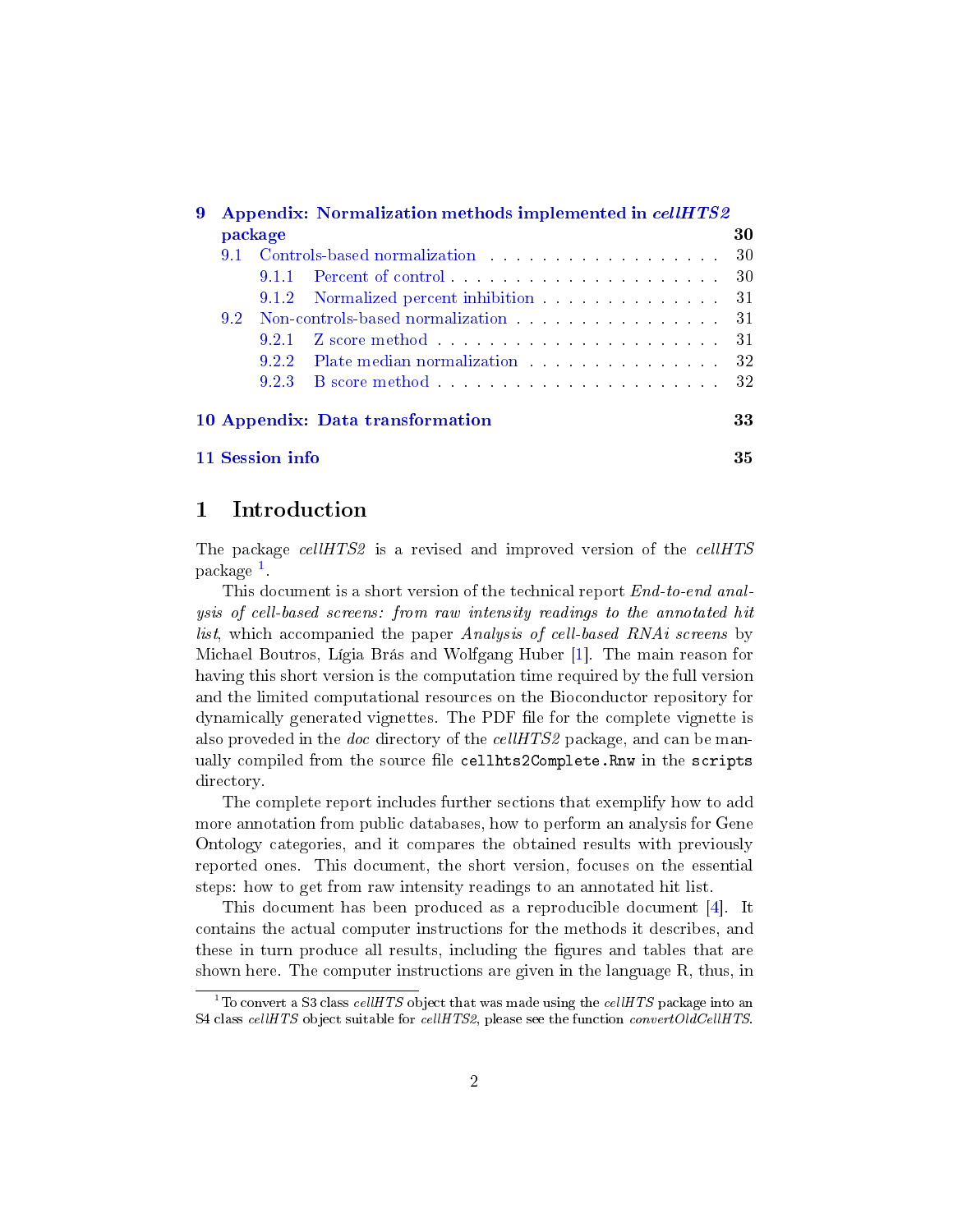<span id="page-2-1"></span>order to reproduce the computations shown here, you will need an installation of R together with a recent version of the package  $cellHTS2$  and of some other add-on packages. Within R, the following commands can be used to install cellHTS2 along with all dependent packages.

```
> if (!requireNamespace("BiocManager", quietly=TRUE))
+ install.packages("BiocManager")
> BiocManager::install("cellHTS2")
```
To reproduce the computations shown here, you do not need to type them or copy-paste them from the PDF file; rather, you can take the file  $cellhts2.Rnw$  in the *doc* directory of the package, open it in a text editor, run it using the R command Sweave, and modify it to your needs.

First, we load the package.

> library("cellHTS2")

# <span id="page-2-0"></span>2 Reading the intensity data

We consider a cell-based screen that was conducted in microtiter plate format, where a library of double-stranded RNAs was used to target the corresponding genes in cultured *Drosophila Kc*<sub>167</sub> cells [\[2\]](#page-35-2). Each of the wells in the plates contains either a gene-specific probe, a control, or it can be empty. The experiments were done in duplicate, and the viability of the cells after treatment was recorded by a plate reader measuring luciferase activity. The promoter has been chosen such that the luciferase activity is indicative of ATP levels. Although this set of example data corresponds to a single-channel screening assay, the cellHTS2 package can also deal with cases where there are readings from more channels, corresponding to different reporters.

Usually, the measurements from each replicate and each channel come in individual result files. The set of available result files and the information about them (which plate, which replicate, which channel) is contained in a spreadsheet, which we call the *plate list file*. This file should contain at least the following columns: Filename, Plate and Replicate. The last two columns should be integer numbers, with values ranging from 1 to the maximum number of plates or replicates, respectively. An optional Batch column can be used to provide batch information about the experiment, i.e., changes in reagents, or days for a multi-day experiment. See Section [4.1.1](#page-12-0) for more details. The first few lines of an example plate list file are shown in Table  $1$ ,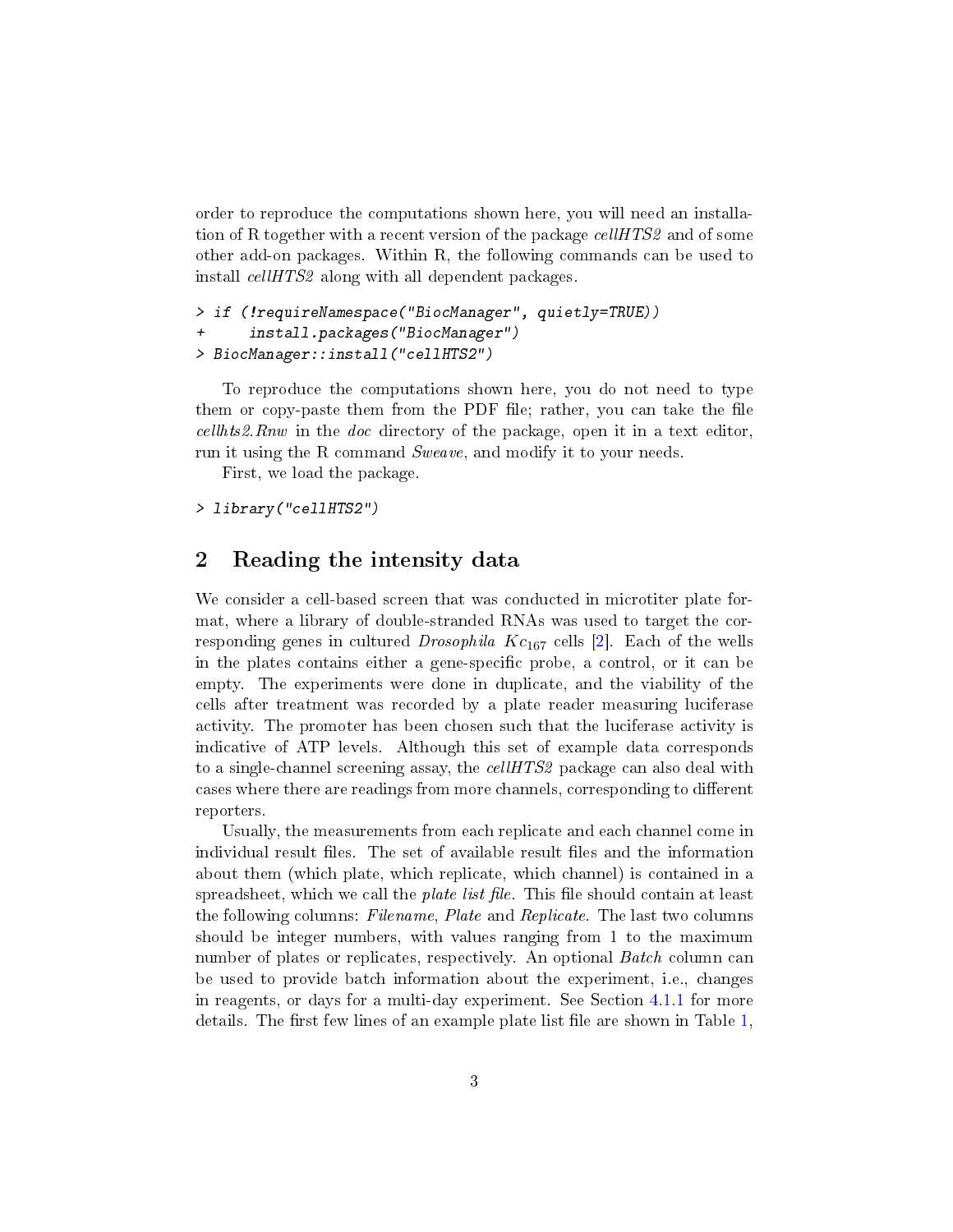| Filename                 |   | Plate Replicate |
|--------------------------|---|-----------------|
| $\rm{FT}01$ -G $01$ .txt |   |                 |
| $\rm{FT}01$ -G02.txt     | 1 | 2               |
| $\rm{FT}02$ -G01.txt     | 2 | 1               |
| $\rm{FT}02$ -G02.txt     | 2 | 2               |
| $FT03-G01.txt$           | З |                 |
|                          |   |                 |

<span id="page-3-0"></span>Table 1: Selected lines from the example plate list file Platelist.txt.

| $FT01-G01$ | A <sub>01</sub>  | 887763                                                         |
|------------|------------------|----------------------------------------------------------------|
| FT01-G01   | A02              | 958308                                                         |
| $FT01-G01$ | A <sub>0.3</sub> | 1012685                                                        |
| $FT01-G01$ | A <sub>04</sub>  | 872603                                                         |
| $FT01-G01$ | A05              | 1179875                                                        |
|            |                  | and a second contract the contract of the contract of the con- |

<span id="page-3-1"></span>Table 2: Selected lines from the example signal intensity file FT01-G01.txt.

while Table [2](#page-3-1) shows the first few lines from one of the plate result files listed in the plate list file.

The first step of the analysis is to read the plate list file, to read all the intensity files, and to assemble the data into a single  $R$  object that is suitable for subsequent analyses. The main component of that object are arrays with the intensity readings of all plates, channels, and replicates. We demonstrate the R instructions for this step. First we define the path where the input files can be found.

```
> experimentName <- "KcViab"
> dataPath <- system.file(experimentName, package="cellHTS2")
```
In this example, the input files are in the KcViab directory of the  $cellHTS2$ package. To read your own data, modify dataPath to point to the directory where they reside. We show the names of  $12$  files from our example directory:

```
> dataPath
```

```
[1] "/tmp/RtmpcFXeoI/Rinst2ba1e671ff615a/cellHTS2/KcViab"
```
> rev(dir(dataPath))[1:12]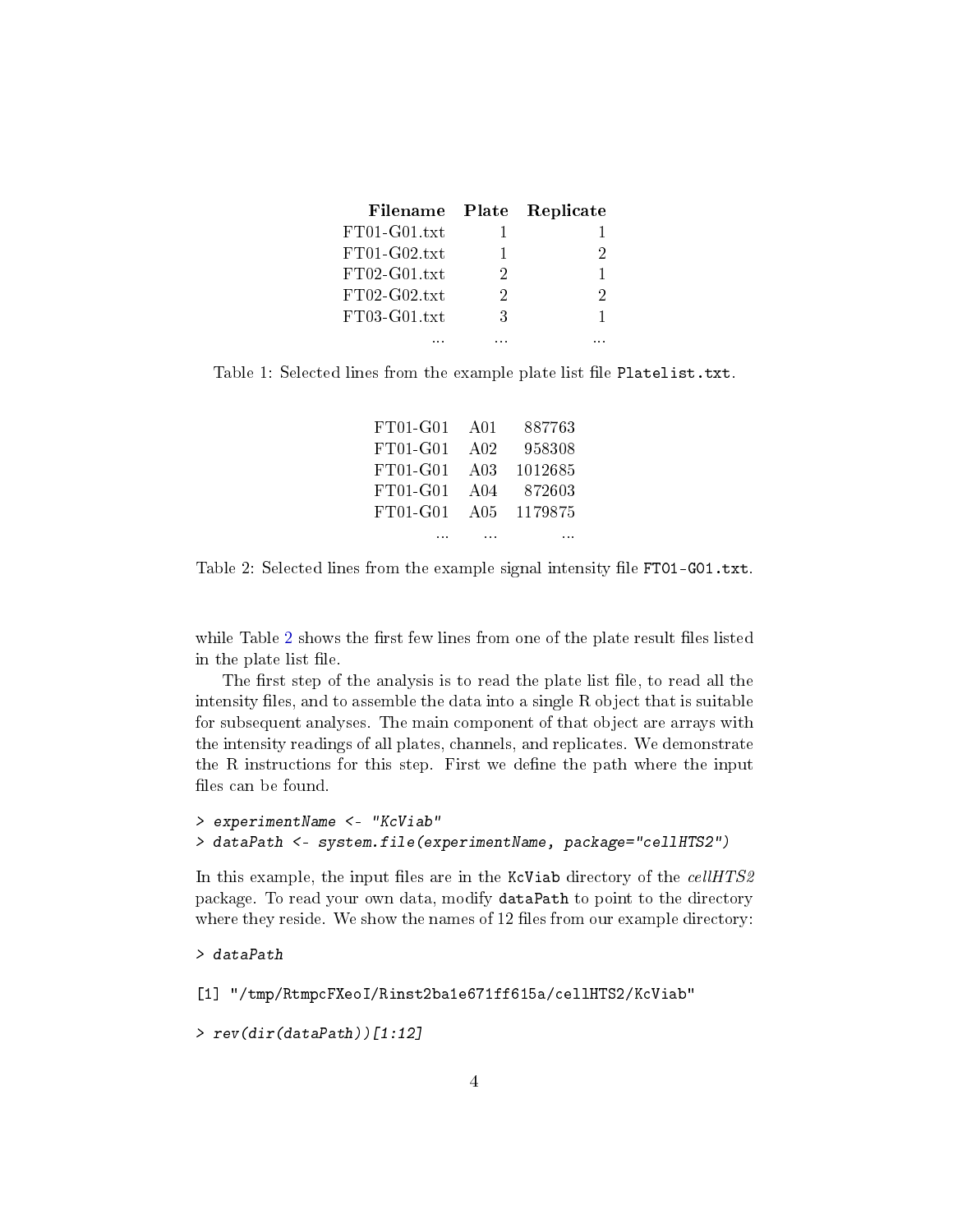```
[1] "old-Screenlog.txt" "old-Plateconf.txt"
[3] "Screenlog.txt" "Platelist.txt"
[5] "Plateconf.txt" "GeneIDs_Dm_HFA_1.1.txt"
[7] "FT57-G02.txt" "FT57-G01.txt"
[9] "FT56-G02.txt" "FT56-G01.txt"
[11] "FT55-G02.txt" "FT55-G01.txt"
and read the data into the object x
 element names: Channel 1
```

```
> x <- readPlateList("Platelist.txt",
+ name=experimentName,
+ path=dataPath)
> x
cellHTS (storageMode: lockedEnvironment)
assayData: 21888 features, 2 samples
phenoData
  sampleNames: 1 2
  varLabels: replicate assay
  varMetadata: labelDescription channel
featureData
 featureNames: 1 2 ... 21888 (21888 total)
 fvarLabels: plate well controlStatus
 fvarMetadata: labelDescription
experimentData: use 'experimentData(object)'
state: configured = FALSE
       normalized = FALSE
       scored = FALSE
       annotated = FALSE
Number of plates: 57
Plate dimension: nrow = 16, ncol = 24
Number of batches: 1
```
The plate format used in the screen (96-well or 384-well plate design) is automatically determined from the raw intensity files when calling the read-PlateList function.

# <span id="page-4-0"></span>2.1 Importing intensity data files with other formats

The function readPlateList has the argument importFun that can be used to provide a different import function to read plate result files with a format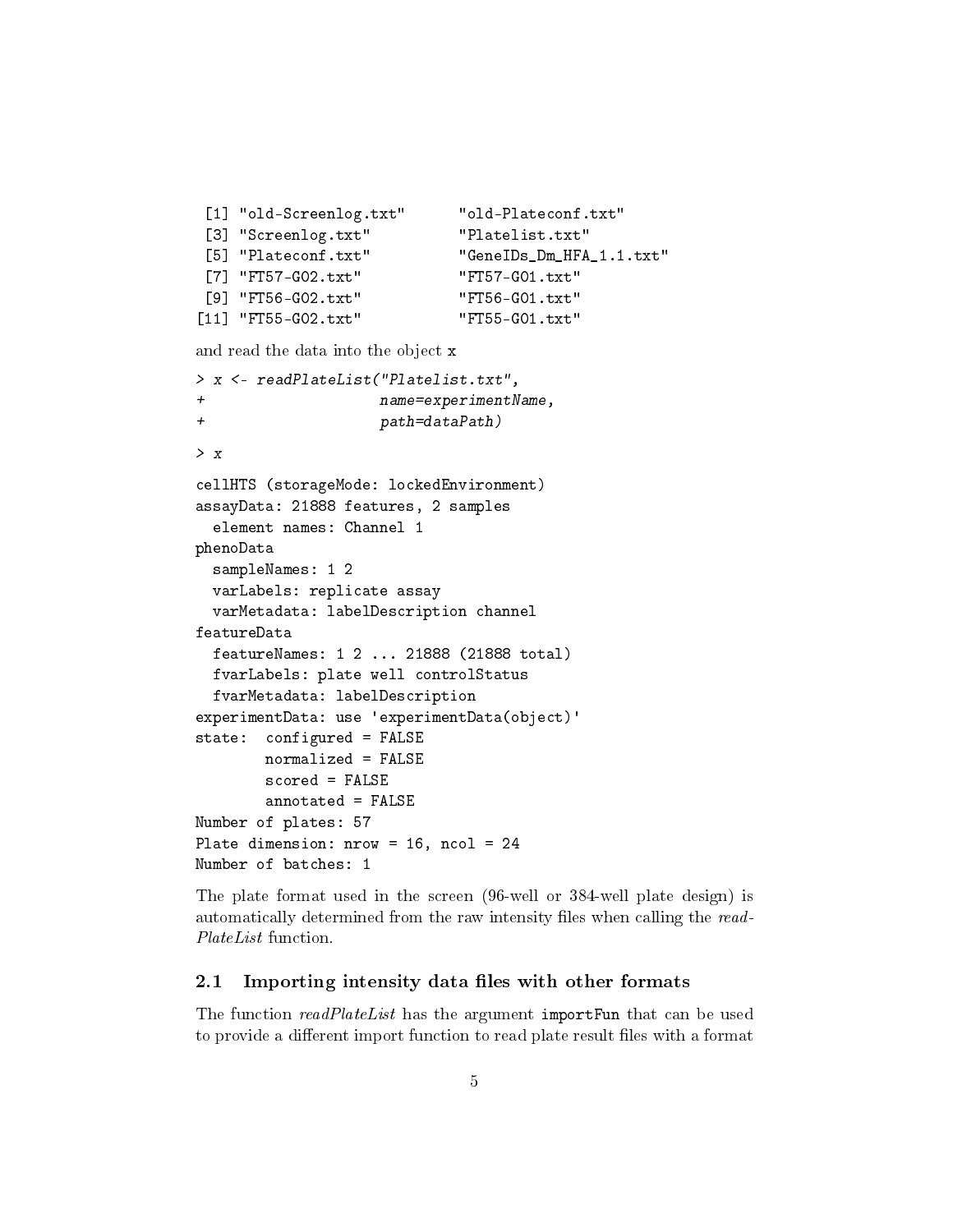<span id="page-5-1"></span>different from that shown in Table [2.](#page-3-1) For example, to import plate data files from an EnVision plate reader, set importFun=getEnVisionRawData or importFun=getEnvisionCrosstalkCorrectedData when calling  $readPlaceList$ . Please see the help page of function  $getEn Vision RawData$  for an example. Another import function ("importData.R") is given together with the example data set for a enhancer-suppressor screen in the directory called Two WayAssay of this package.

While for the above data sets, the measurements from each replicate and channel come in separate result files, this is not the case when measurement files are provided in the HTanalyst format. In this case, each output file contains meta-experimental data together with intensity readings (in a matrix-like layout) of a set of plates made for the same replicate or screen. Thus, there is no need to have a plate list file, and instead of using read-*PlateList* we should call the function  $readHTAnalystData$ . Please see the help page for this function (? readHTAnalystData), where we illustrate how it can be applied to import HTAnalyst data files.

# <span id="page-5-0"></span>3 The *cellHTS* class and reports

The basic data structure of the package is the class *cellHTS*, which is a container for cell-based high-throughput RNA interference assays (data and experimental meta-data) performed in multi-plate format. This class extends the class *NChannelSet* of the *Biobase* package [\[5\]](#page-35-3).

The data can be thought of as being organized in a two- or threedimensional array as follows:

- 1. The first dimension corresponds to reagents (e.g. siRNAs, chemical compounds) that were used in the assays. For example, if the screen used 100 plates of 384 wells  $(24 \text{ columns}, 16 \text{ rows})$ , then the first dimension has size 38,400, and the *cellHTS* object keeps track of plate ID, row, and column associated with each element. For historic reasons, and because we are using infrastructure that was developed for microarray experiments, the following terms are used synonymously for the elements of the first dimension: reagents, features, probes, genes.
- 2. The second dimension corresponds to assays, including replicates and different experimental conditions (cell type, treatment, genetic background). A potentially confusing terminology is that the data structure that annotates the second dimension is called phenoData (see below).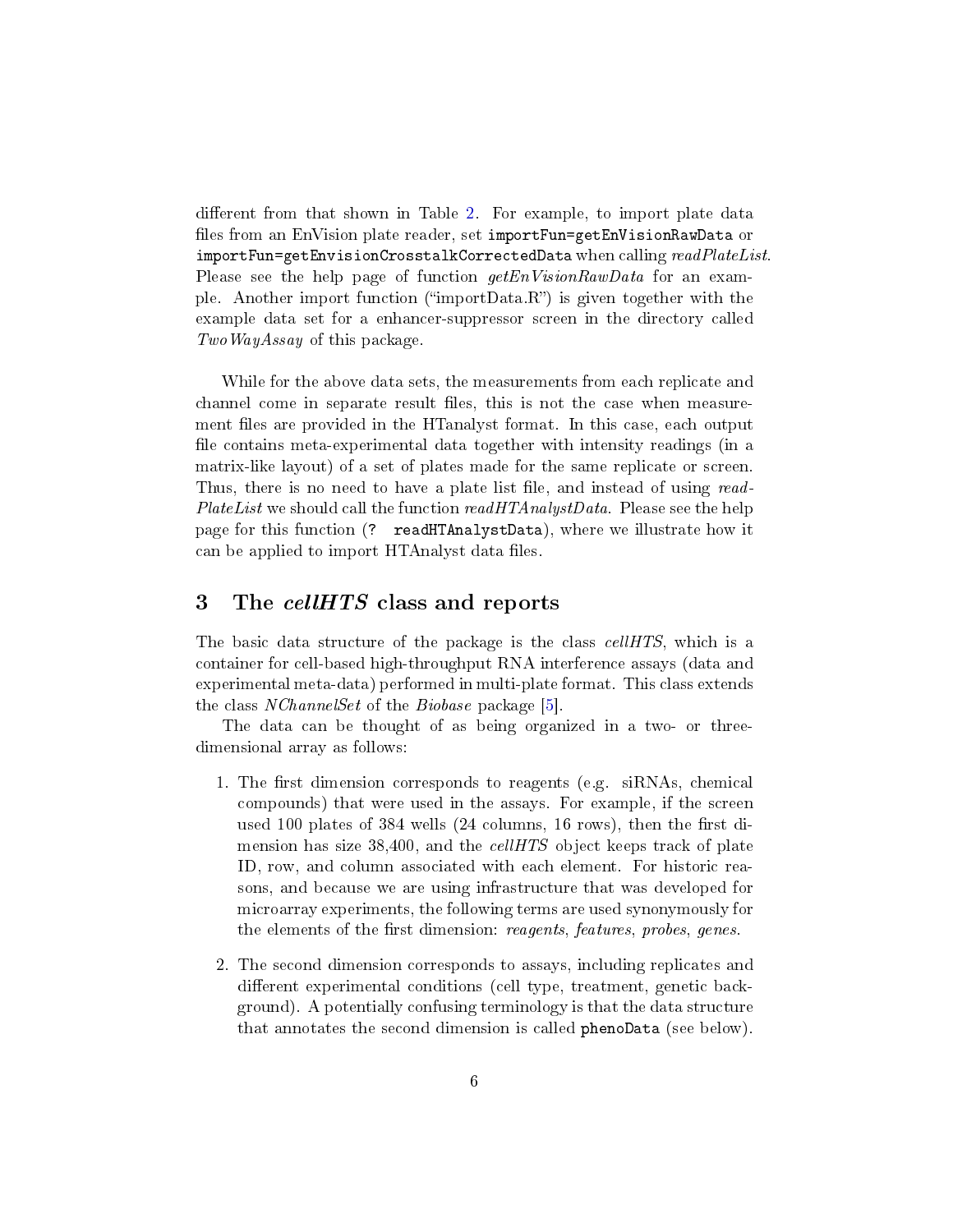This is because we are using infrastructure, namely the NChannelSet class from the Biobase package, that uses this unfortunate term for this purpose. Sometimes, the elements of this second dimension are also called samples.

3. The (optional) third dimension corresponds to different channels (e.g. different luminescence reporters)

The main structures contained in a *cellHTS* object are:

- **assayData** an object of class  $AssayData$ , usually an environment containing a set of matrices of identical size. Each matrix represents a single channel. In each matrix, the rows correspond to features or reporters  $(e, g.$  siRNAs,  $dsRNAs$ ) and the colums to samples (different conditions and/or replicates).
- phenoData a data frame (more precisely, an object of class Annotated- $DataFrame$ ) containing information about the screens, such as the replicate number and the type of biological assay. It must have the following columns in its data component:

replicate a vector of integers giving the replicate number

assay a character vector giving the name of the biological assay or condition

Both of these columns have the same length as the number of samples in the assay Data slot. The choice of name  $phenoData$  for this structure is unfortunate, it has nothing to do with phenotypes.

featureData a data frame (more precisely, an object of class Annotated-DataFrame) that contains information about the reagents used in the experiment. There are three mandatory columns, in addition there can be an arbitrary number of additional columns, for example a target gene identifier. The mandatory columns are:

**plate** integers specifying the plate number (e.g.  $1, 2, \ldots$ )

- well alphanumeric character strings giving the well ID within the plate (e.g. A01, B01, ..., P24).
- controlStatus a factor specifying the annotation for each well with possible levels: empty, other, neg, sample, pos. Other levels besides pos and neg may be employed for the positive and negative controls.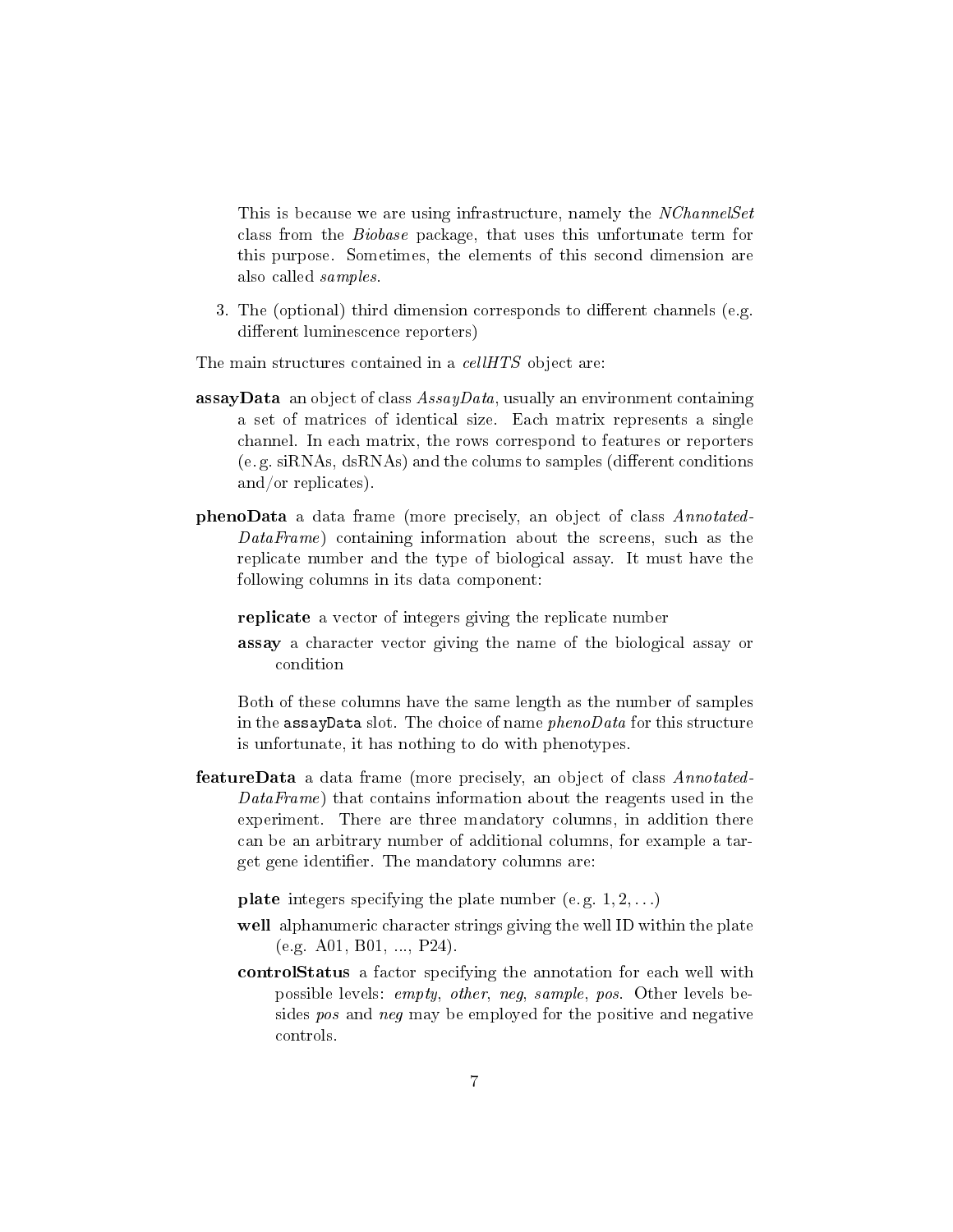- plateData a list of data frames, where each list item contains plate-specific information. The structure of the individual data frames is fixed: rows are supposed to be plates and columns are supposed to be samples (i.e., the number of columns has to be the same as the number of columns in the assayData matrices. By default, the only available list item is Batch containing the information about experimental batches in the experiment. Unless explicitely specified in the plate list file, these will all be set to 1.
- experiment Data an object of class  $MIAME$  containing descriptions of the experiment.

The cellHTS class also includes additional slots that are used to store the input files used to assemble the *cellHTS* object. These are:

- plateList a data frame containing names and metadata about input measurement data files, plus a column named *status*, of type *character*, whose elements are the string "OK" if the data import appeared to have gone well, and the respective error or warning message otherwise.
- intensityFiles a list whose components are copies of the imported input data files. Its length corresponds to the number of rows of plateList.
- plateConf a data frame containing what was read from the configuration file for the experiment (except the first two header rows).
- screenLog a data frame containing what was read from the screen log file for the experiment (in case there was one).
- screenDesc a character containing what was read from the description file of the experiment.

Other slots are rowcol.effects, overall.effects and annotation. For a detailed description of this class, please type class ? cellHTS.

In Section [2,](#page-2-0) we created the object x, which is an instance of the cellHTS class. The measurements intensities are stored in the slot assayData of x. The slot called state helps to keep track of the preprocessing state of our cellHTS object. This slot can be accessed through the state, as shown below:

> state(x)

|        | configured normalized |       | scored annotated |
|--------|-----------------------|-------|------------------|
| FALSE. | FALSE.                | FALSE | FALSE            |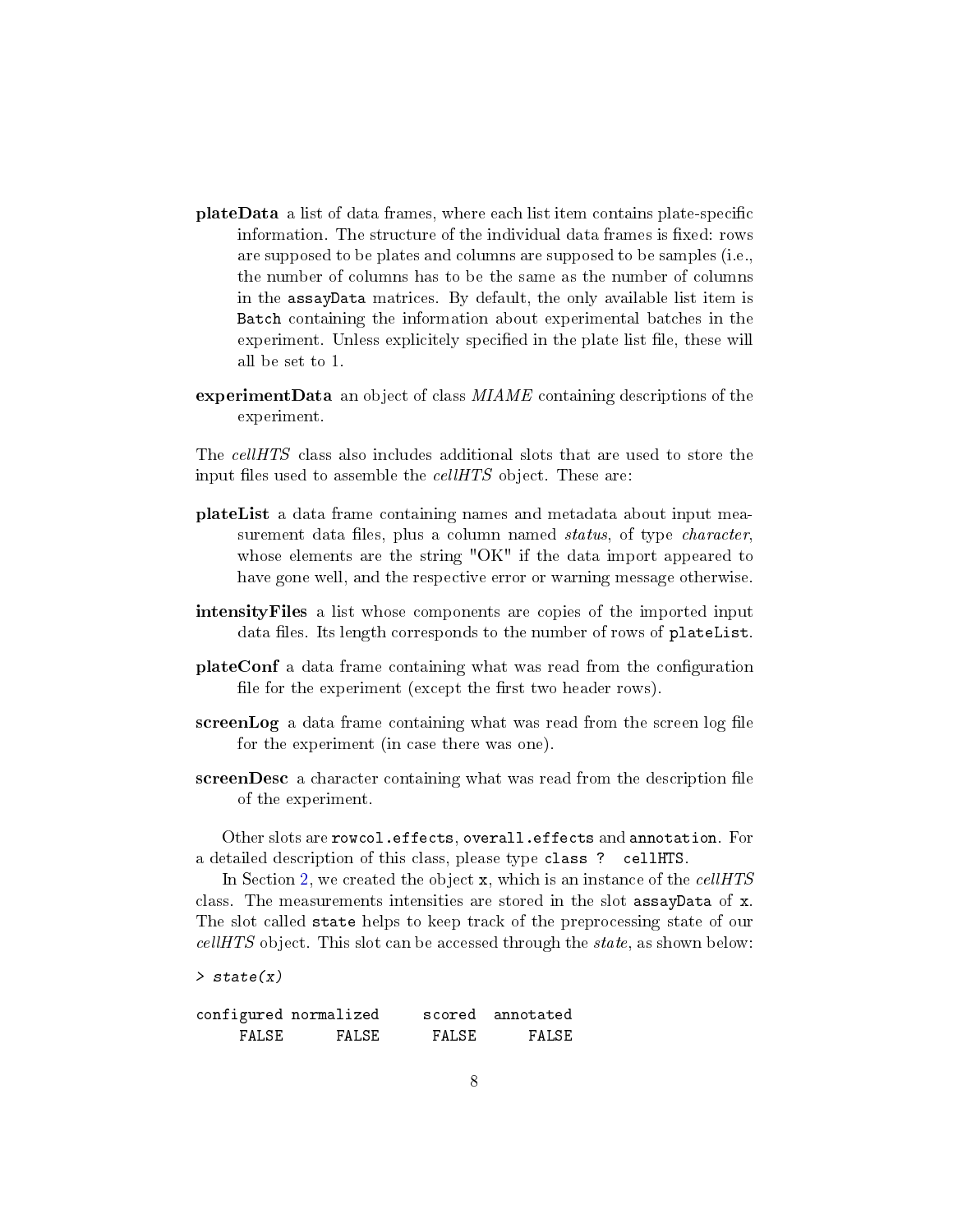It contains a logical vector of length 4 representing the processing status of the object. It should have the names "configured", "normalized", "scored" and "annotated". We can thus see that  $x$  has not been configured, annotated, normalized or scored yet.

These 4 main stages are explained along this vignette and can be briefly described as follows:

- **Configuration** involves annotating the experiment with information about the screen (e. g. title, when and how it was performed, which organism, which library, type of assay, etc.), annotating the measured values with information on controls and flagging invalid measurements. This step is covered in Section [4](#page-9-0) and is prerequisite for preprocessing the experimental screening data (i. e. for normalization and scoring).
- Annotation involves annotating the features (reagents) with information about, for example, their target genes. This step, detailed in Section [6,](#page-20-0) is not essential for preprocessing, but this information can be used for the HTML quality reports generated by *cellHTS2* and in further analyses (see the complete report, as explained in Section [1\)](#page-1-0).
- Normalization involves removing systematic variations, making measurements comparable across plates and within plates, enhancing the biological signal and eventually transforming the data to a scale suitable for subsequent analyses.
- Replicates scoring and summarization involves standardizing the values for each replicate and then summarizing replicate values in order to obtain a single-value per probe (for example, a robust z-score).

The steps of data normalization, replicate scoring and summarization constitute the preprocessing work-flow of the screening data. They alter the contents of the assayData slot and even the number of channels of the cell-HTS object. The complete analysis project is contained in a set of cellHTS objects that reflect different preprocessing stages and that can be shared with others and stored for subsequent computational analyses.

The cellHTS2 package offers export functions for generating humanreadable reports, which consist of linked HTML pages with tables and plots. The final scored hit list is written as a tab-delimited format suitable for reading by spreadsheet programs.

Returning to our example data set, we create a report using the function *writeReport.* Since until now we only have unnormalized experimental data, the *cellHTS* object should be given to the function as the raw argument: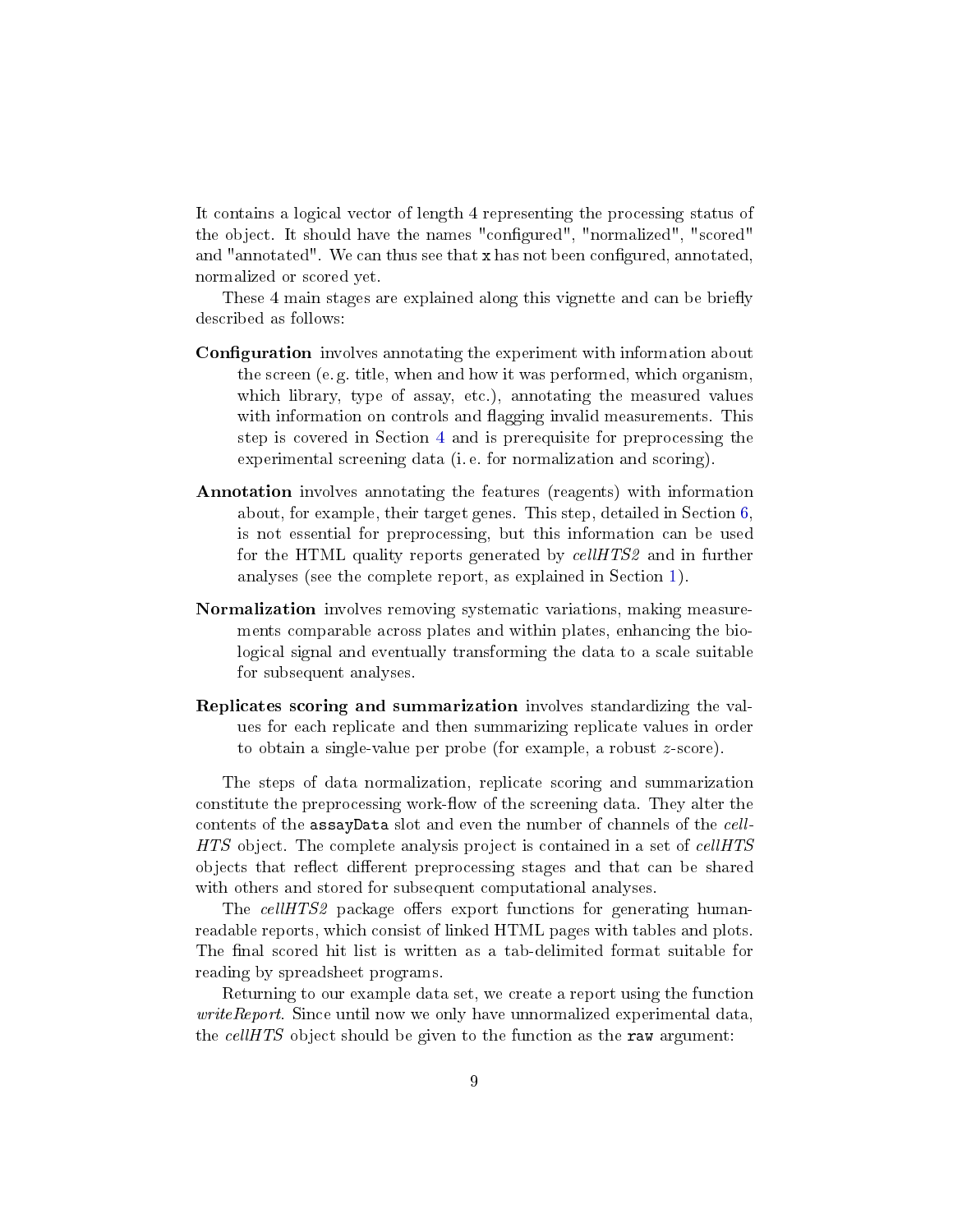> out <- writeReport(raw=x, force = TRUE, outdir = "report-raw")

This will write the report into the directory given by the argument outdir. The option force=TRUE tells the function to delete and overwrite a possibly already existing directory of the same name. This option needs to be used with caution and is only accepted if outdir is explicitely specified. If the argument outdir is not specified, the default is a subdirectory of the current working directory with name given by name(x).

In order to keep a reference to the R commands used to create the HTML output, one can provide the path to an ASCII script file using the mainScriptFile argument. This comes back to the notion of reproducible research mentioned before, and we strongly suggest to make use of this feature. In fact, the function will issue a warning if no script file is supplied. This said, we will not make use of the mainScriptFile arguments here since we don't really have scripting files at hand; luckily, all commands are contained in this document.

It can take a while to run this function, since it creates a large number of graphics files. After it has finished, the index page of the report will be in the file indicated by the variable out,

> out

[1] "report-raw/index.html"

and you can view it by directing a web browser to that file.

> if (interactive()) browseURL(out)

# <span id="page-9-0"></span>4 Screen configuration: annotating the plate results

The next step of the analysis involves reading and processing three input files specific of the screening experiment:

 $\bullet$  The *Screen description file* contains a general description of the screen, its goal, the conditions under which it was performed, references, and any other information that is pertinent to the biological interpretation of the experiments. In the cellHTS2 package we provide a function that creates a template description file whose entries can be edited and completed by the user. Type ? templateDescriptionFile. This file contains the entries compliant with the *MIAME* class and also additional fields specific for the  $cellHTS$  class.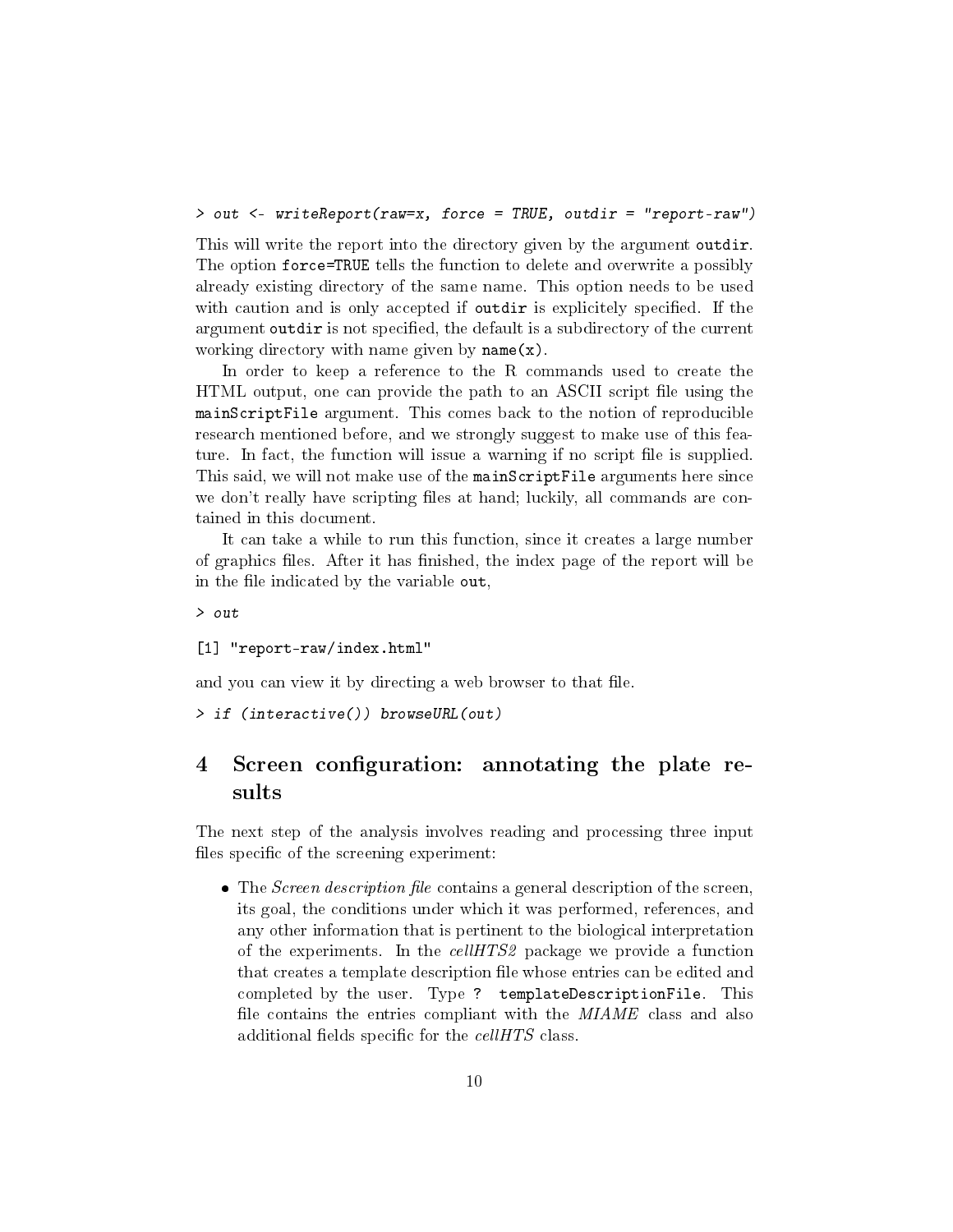|                 | 384             | Wells:  |
|-----------------|-----------------|---------|
|                 | 57              | Plates: |
| Content         | Well            | Plate   |
| sample          | $\ast$          | $\ast$  |
| other           | $A0[1-2]$       | $\ast$  |
| neg             | B01             | $\ast$  |
| $_{\text{pos}}$ | B <sub>02</sub> | $\ast$  |
|                 |                 |         |

Table 3: Selected lines from the example plate configuration file Plateconf.txt.

<span id="page-10-0"></span>

|          |              |          |          | Plate Sample Well Flag Comment |
|----------|--------------|----------|----------|--------------------------------|
| ĥ        | $\mathbf{I}$ | A01      |          | NA Contamination               |
| 6        |              | A01      |          | NA Contamination               |
| 6        |              | - A 02.  |          | NA Contamination               |
| $\cdots$ | 1.1.1        | $\cdots$ | $\cdots$ | $\cdots$                       |

<span id="page-10-1"></span>Table 4: Selected lines from the example screen log file Screenlog.txt.

- $\bullet$  The Plate configuration file is used to annotate the measured data with information on controls. The content of this file for the example data set analysed here is shown in Table [3](#page-10-0) and the expected format for this file is explained in Section  $4.1$ .
- $\bullet$  Thea *Screen log file* (optional) is used to flag individual measurements as invalid. The first  $5$  lines of this file are shown in Table  $4$ , and the layout for the *screen log file* is detailed in Section [4.2.](#page-14-0)

To apply the information contained in these three files in our  $cellHTS$ object, we call:

|                |  | $> x < -$ configure(x,                       |
|----------------|--|----------------------------------------------|
| $\pm$          |  | $descript{!}$ descripFile="Description.txt", |
| $\ddot{}$      |  | confFile="Plateconf.txt",                    |
| $\ddot{}$      |  | $logFile="ScreenLog.txt",$                   |
| $\overline{+}$ |  | path=dataPath)                               |
|                |  |                                              |

Note that the function  $\mathit{confidence}^2$  $\mathit{confidence}^2$  takes x, the result from Section [2,](#page-2-0) as an argument, and we then overwrite x with the result of this function. If no

<span id="page-10-2"></span><sup>&</sup>lt;sup>2</sup>More precisely, *configure* is a method for the S4 class *cellHTS*.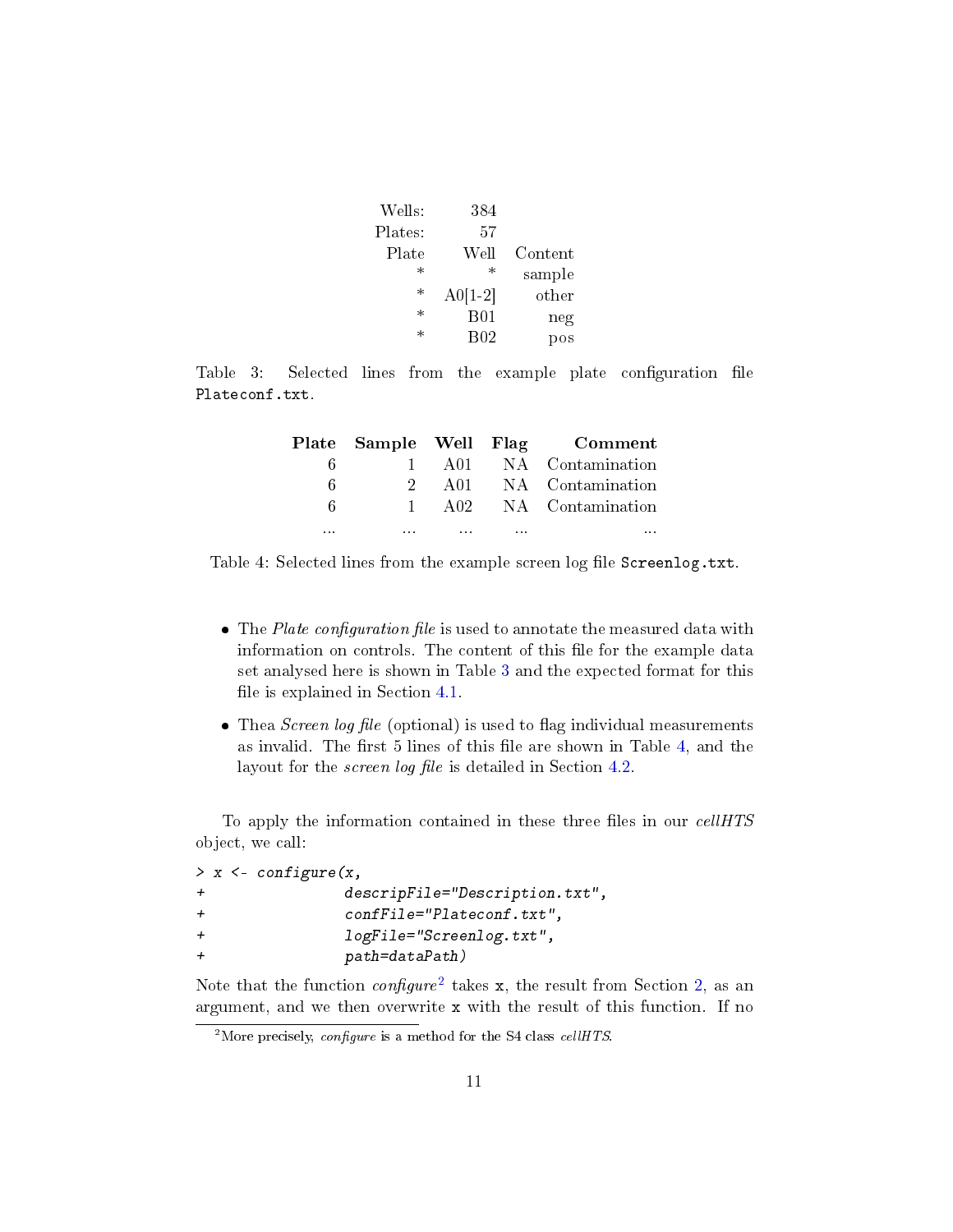screen log file is available for the experiment, the argument logFile of the function *configure* should be omitted.

### <span id="page-11-0"></span>4.1 Format of the plate configuration file

The software expects this to be a rectangular table in a tabulator delimited text file, with mandatory columns Plate, Well, Content, plus two additional header lines that give the total number of wells and plates (see Table [3](#page-10-0) for an example). The content of this file (except the two header lines) are stored in slot plateConf of x.

As the name suggests, the *Content* column provides the content of each well in the plate (here referred to as the *well annotation*). Mainly, this annotation falls into four categories: empty wells, wells targeting genes of interest, control wells, and wells containing other things that do not fit in the previous categories. The first two types of wells should be indicated in the Content column of the plate configuration file by  $empty$  and sample, respectively, while the last type of wells should be indicated by *other*. The designation for the control wells in the *Content* column is more flexible. By default, the software expects them to be indicated by pos (for positive controls), or neg (for negative controls). However, other names are allowed, given that they are specified by the user whenever necessary (for example, when calling the *writeReport* function). This versatility for the control wells' annotation is justified by the fact that, sometimes, multiple positive and/or negative controls can be employed in a given screen, making it useful to give different names to the distinct controls in the Content column. Moreover, this versatility might be required in multi-channel screens for which we frequently have reporter-specific controls.

The Well column contains the name of each well of the plate in alphanumeric format (in this case, A01 to P24), while column *Plate* gives the plate number  $(1, 2, ...)$ . These two columns are also allowed to contain regular expressions. In the plate configuration file, each well and plate should be covered by a rule, and in case of multiple definitions only the last one is con-sidered. For example, in the file shown in Table [3,](#page-10-0) the rule specified by the first line after the column header indicates that all of the wells in each of the 57 assay plate contain "sample". However, a following rule indicate that the content of wells A01, A02 and B01 and B02 differ from "sample", containing other material (in this case, "other" and controls).

Note that the well annotations mentioned above are used by the software in the normalization, quality control, and gene selection calculations. Data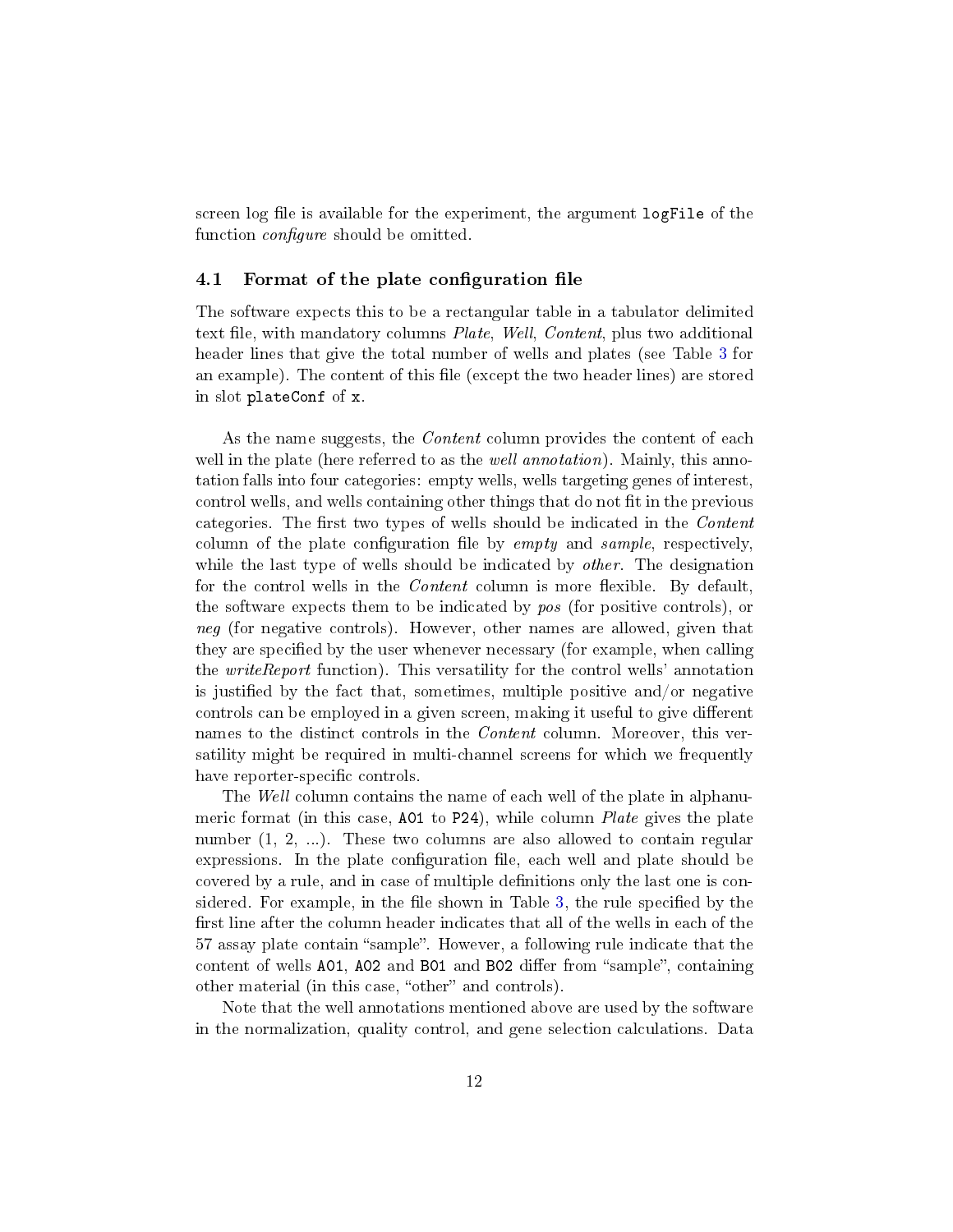from wells that are annotated as empty are ignored, i. e. they are set to NA.

Here we look at the frequency of each well annotation in the example data:

```
> table(wellAnno(x))
sample other neg pos
21660 114 57 57
```
We can also use the function *configurationAsScreenPlot* to see the plate configuration of all of the plates as a screen plot:

### > configurationAsScreenPlot(x, legend=TRUE)

The result is shown in Figure [1.](#page-13-0) This can be useful to verify the correctness of the plate configuration when a complex set of rules with regular expressions are used.

A special case of well annotation is when different types of positive controls are used for the screening, that is *enhancer* and *suppressor* compounds. The vignette Analysis of screens with enhancer and suppressor controls accompanying this package explains how such controls can be handled during the screen analysis using *cellHTS2* package.

## <span id="page-12-0"></span>4.1.1 Multiple plate configurations

Although it is good practice to use the same plate configuration for the whole experiment, sometimes this does not work out, and there are different parts of the experiment with different plate configurations. The use of regular expressions in columns *Plate* and *Well* of the plate configuration file allow therefore to specify different configurations within and between assay plates. The two header rows of this file ascertain that all of the plates and wells are covered in the plate configuration file.

Note that in contrast to the *cellHTS* package, in *cellHTS2* package the concept of batch is separated from the concept of having multiple plate con figurations. So, for example, different replicate of the same plate can be set as to belong to different batches (even though they are required to have the same plate configuration!) - since readouts were performed on different days, or due to the use of different lots of reagents, etc.

Batch information (expressed in terms of integer values giving the batch number: 1, 2, ...) can go into a particular slot called plateData. This is expected to be a data frame) of integer values giving the batch number for each plate and sample. Its first dimension corresponds to the number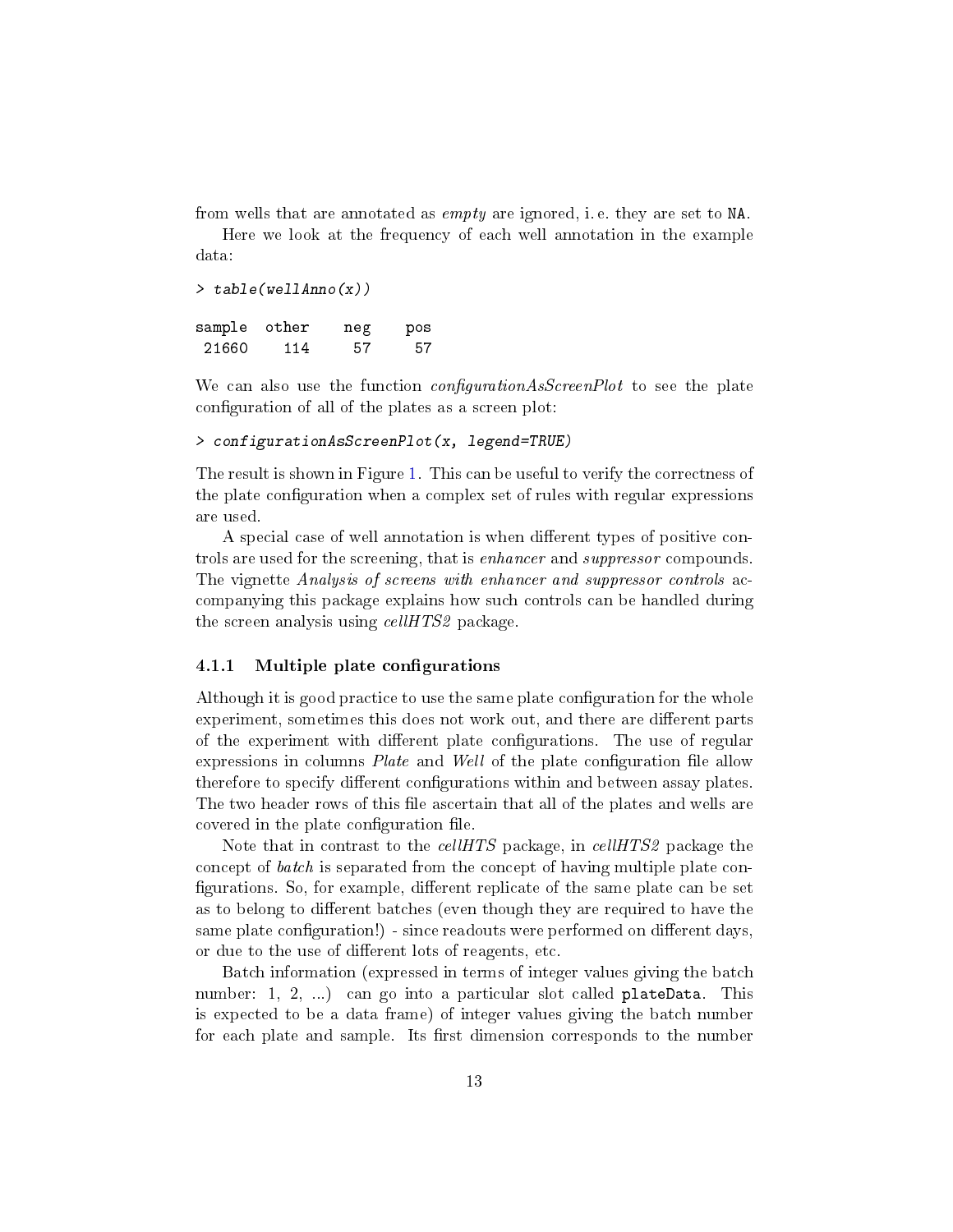

<span id="page-13-0"></span>Figure 1: Screen plot of the plate configuration.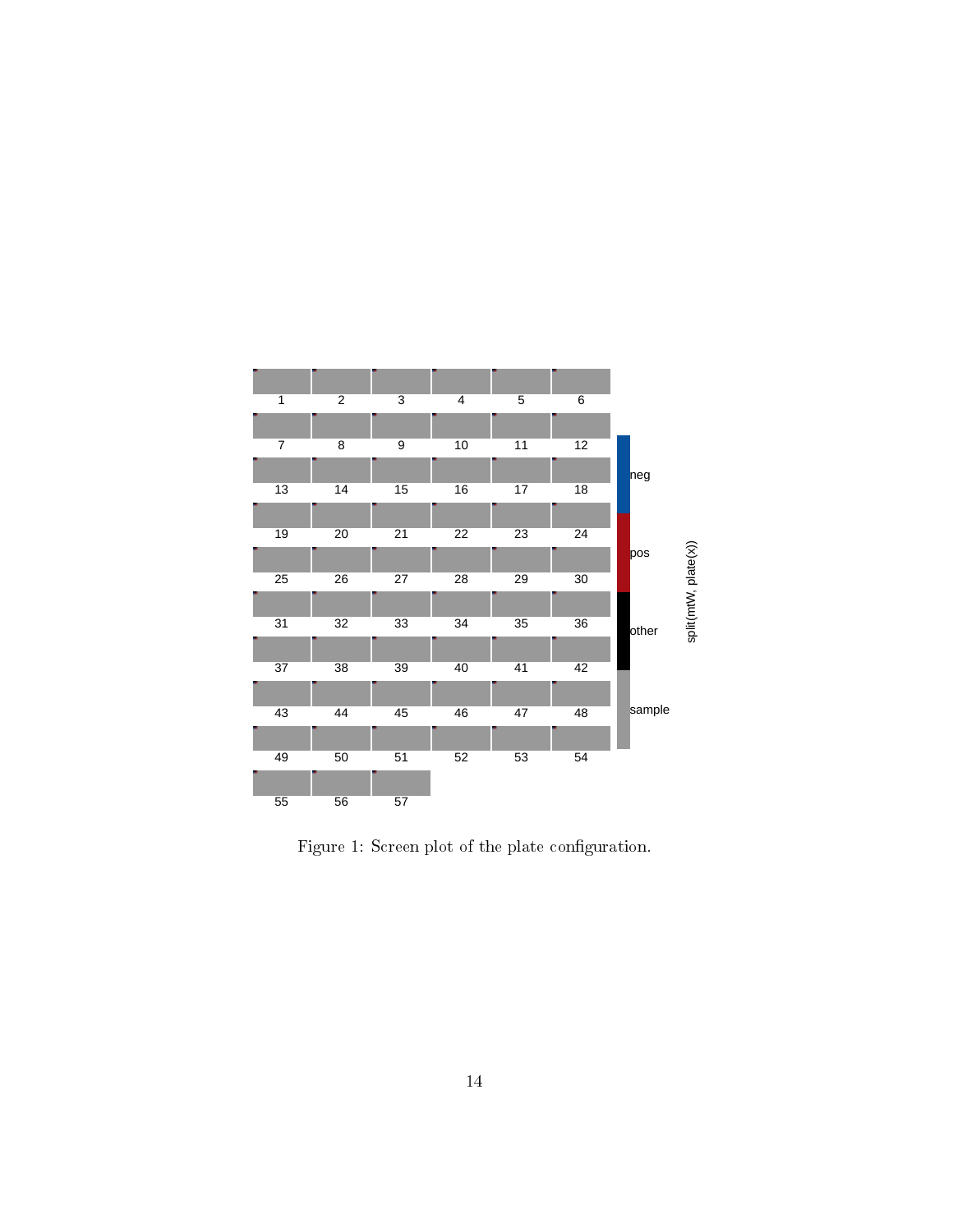of individual plates, and its second dimension correspond to the number of columns of each matrix stored in assayData slot (the samples). Batch information can be filled in by the user in case  $s/h$ e wants to take into account this information in the analysis (for example, see *normalizePlates* function, which allows to adjust the data variance on a per-batch basis). It can either be provided as an optional column in the plate list file, or using the batch accessor method.

#### <span id="page-14-0"></span>4.2 Format of the screen log file

The screen log file is a tabulator delimited file with mandatory columns Plate, Well, Flag. If there are multiple samples (replicates or conditions), a column called Sample should also be present; a column named Channel must also be provided when there are multiple channels. In addition, it can contain arbitrary optional columns. Each row corresponds to one flagged measurement, identified by the plate number (and possible sample number and channel number) and the well identifier (alphanumeric identifier). The type of flag is specified in the column  $Flag$ . Most commonly, this will have the value "NA", indicating that the measurement should be discarded and regarded as missing.

For those users that have been using cellHTS package and need to migrate their projects to cellHTS2 package, we explain how this can be smoothly performed in Appendix [8.](#page-25-0)

# <span id="page-14-1"></span>5 Normalization, scoring and summarization of replicates

The data normalization, replicates scoring and summarization functions available in *cellHTS2* package work on the data stored in the **assayData** slot of the *cellHTS* object. They create a copy of their input *cellHTS* object, with the data replaced by the transformed values. For a list of the available functions, type ? cellHTS2.

The preprocessing work-flow of a typical RNAi screen using *cellHTS2* package is the following:

(a) Per-plate normalization to remove plate and/or edge effects. This can be done using the function *normalizePlates*.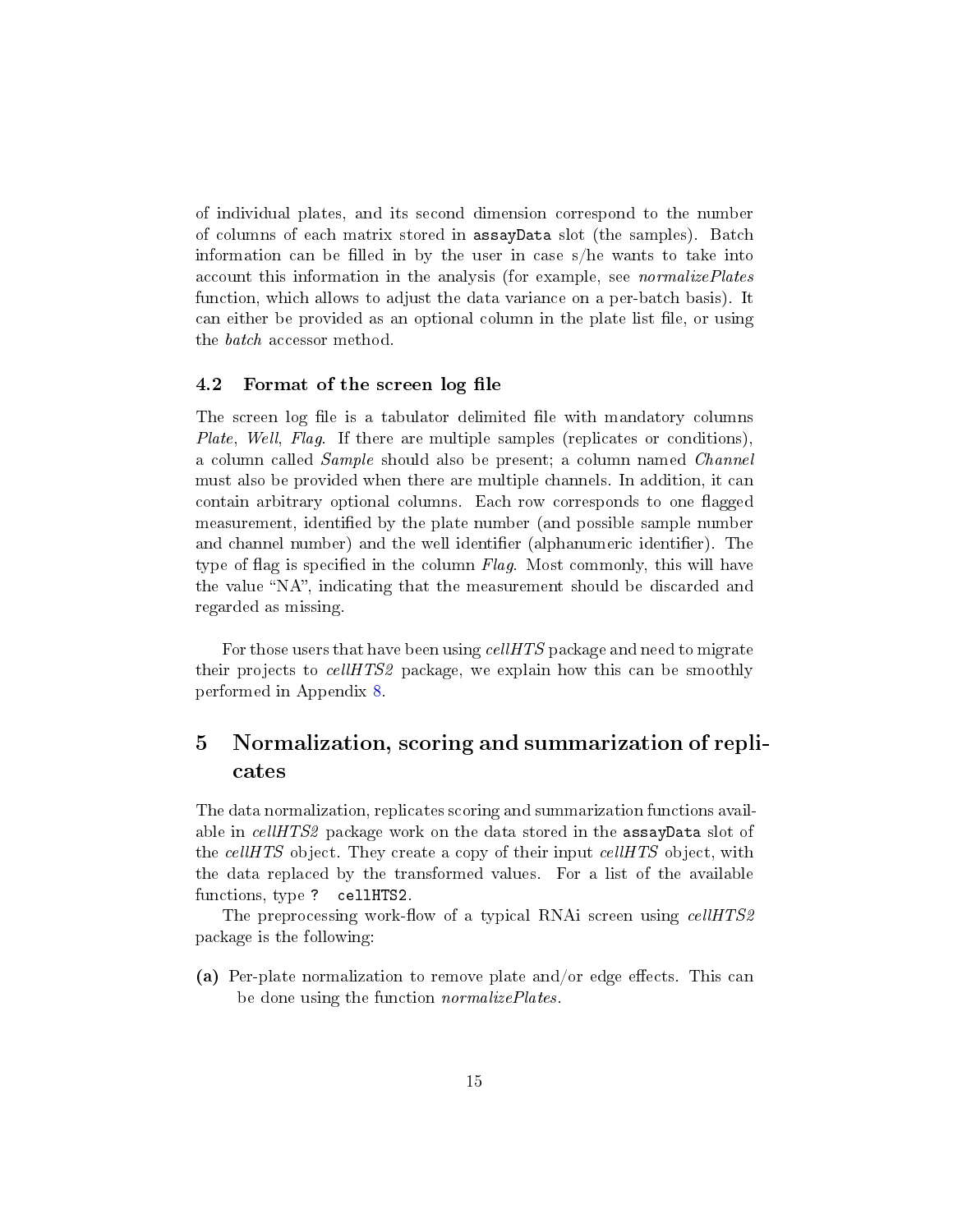- (b) Scoring of measurements (for example, compute, for each replicate, zscores). This can be done using the function scoreReplicates.
- (c) Summarization of replicates (for example, take the median value). This can be done using the *summarizeReplicates*.

Note that this work-flow is suitable for single-channel data. For dualchannel data, further steps are required, as explained in the vignette Analysis of multi-channel cell-based screens, accompanying this package.

The function *normalizePlates* can be called to perform per-plate data transformation, normalization and variance adjustment. The normalization is performed in a plate-by-plate fashion and has three components:

- Data transformation logarithmic transformation (optional, this can be advisable if the data are on multiplicative scale)
- **Per-plate normalization** location adjustment for possible plate effects and/or possible spatial effects, using a choice of methods that you need to adapt to your data

#### Variance adjustment plate-specific scale (variance) adjustment (optional)

For more details about this function and available normalization methods, please type ? normalizePlates. To provide the means to perform the above steps, *normalizePlates* has the arguments scale, log, method and varianceAdjust.

The argument scale allows to define the scale of the data ("additive" or multiplicative), which will then control the subsequent data transformation and normalization steps. Namely, when data are in multiplicative scale, the function allows to perform  $\log_2$  data transformation. For that we need to set the function's argument log to TRUE. Log transformation will then change the scale of the data to be "additive".

Per-plate median normalization is one of the methods available in nor $malize Plates$  and can be chosen by setting the argument method="median". In this case, plate effects are corrected by dividing (if the current scale of the data is multiplicative) each measurement by the median value across wells annotated as sample, for each plate and replicate. If data are in additive scale, the per-plate median values are subtracted from each plate measurement instead. All of the available normalization methods are described in Appendix [9.](#page-29-0)

The variance of normalized intensities can be adjusted according to argument varianceAdjust, as follows: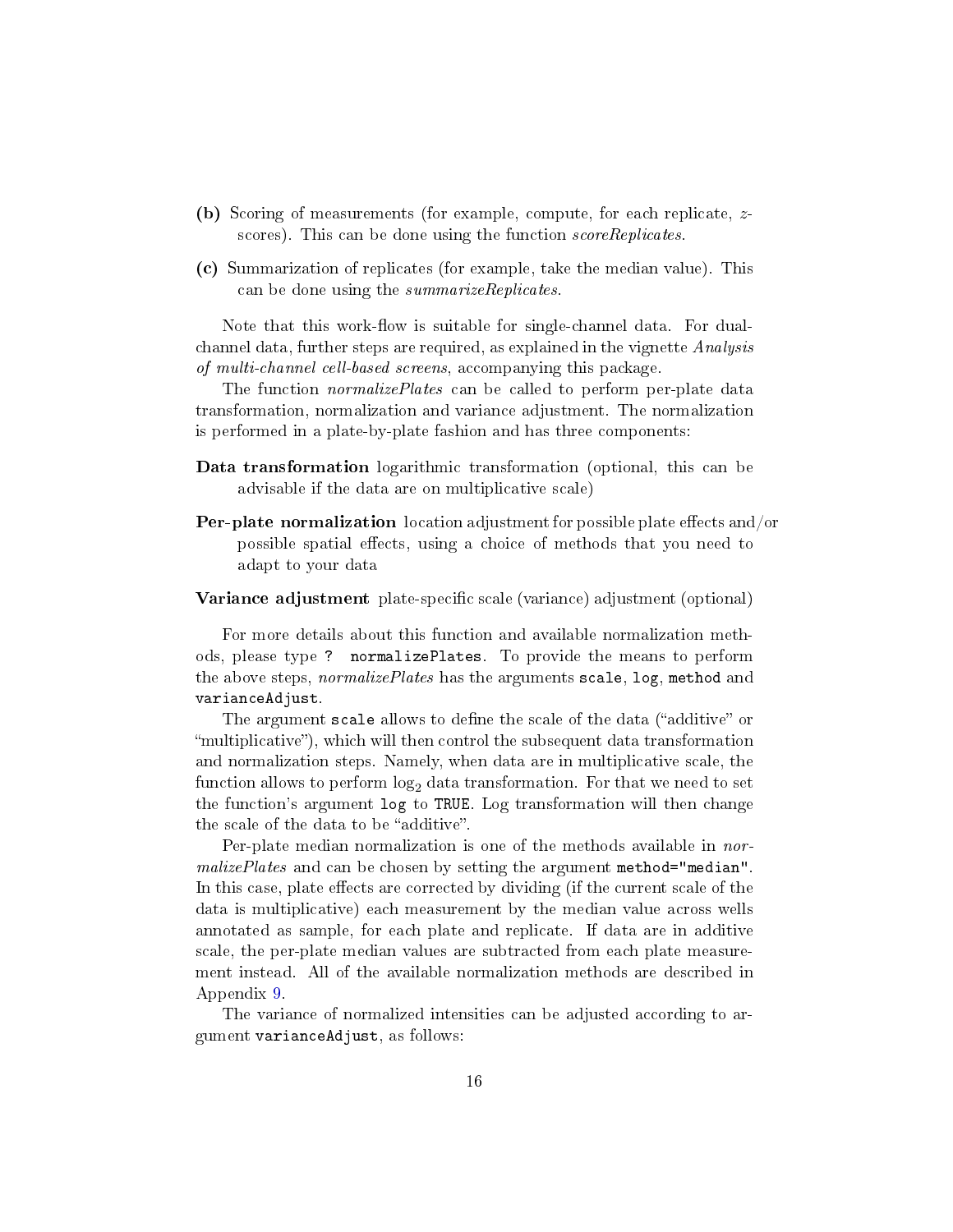- varianceAdjust="byPlate": per plate normalized intensities are divided by the per-plate median absolute deviations (MAD) in "sample" wells. This is done separately for each replicate and channel;
- varianceAdjust="byBatch": using the batch information, plates are split according to assay batches and the individual normalized intensities in each group of plates (batch) are divided by the per-"batch of plates" MAD values (calculated based on "sample" wells). This is done separately for each replicate and channel;
- varianceAdjust="byExperiment": each normalized measurement is divided by the overall MAD of normalized values in wells containing "sample". This is done separately for each replicate and channel.

If varianceAdjust="none", no variance adjustment is performed (default).

As explained above, the parameter method of *normalizePlates* allows to choose between different types of per-plate normalization methods. Returning to our example data set, we choose to apply plate median scaling:

<span id="page-16-0"></span>
$$
x'_{ki} = \frac{x_{ki}}{M_i} \qquad \forall k, i \tag{1}
$$

$$
M_i = \underset{m \in \text{samples}}{\text{median } x_{mi}} \tag{2}
$$

where  $x_{ki}$  is the raw intensity for the k-th well in the *i*-th replicate file, and  $x^{\prime}_{ki}$  is the corresponding normalized intensity. The median is calculated across the wells annotated as  $sample$  in the  $i$ -th result file. This is achieved by calling:

```
> xn <- normalizePlates(x,
+ scale="multiplicative",
+ log=FALSE,
+ method="median",
+ varianceAdjust="none")
```
after which we obtain a  $cellHTS$  object with the normalized intensities stored in the slot assayData. In the previous call to *normalizePlates* function, we have chosen not to adjust the data variance (default behaviour of *normal*izePlates). For example, we can use function *compare2cellHTS* provided with the package to check whether these two cellHTS objects, x and xn belong to the same experiment: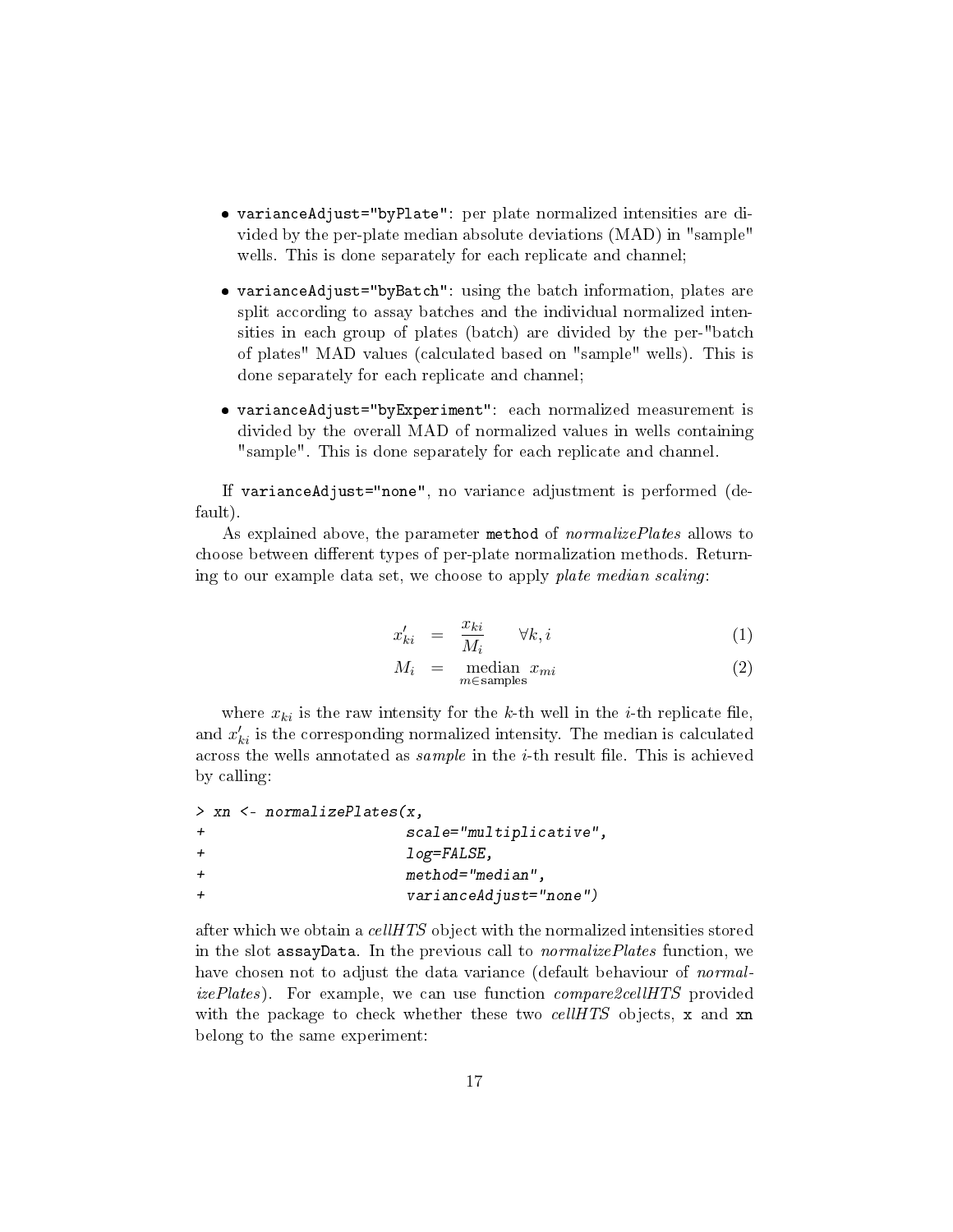#### <span id="page-17-1"></span>> compare2cellHTS(x, xn)

### [1] TRUE

After normalizing the data, we standardize the values for each replicate experiment using Equation [\(3\)](#page-17-0). In this equation,  $\hat{\mu}$  and  $\hat{\sigma}$  are estimators of location and scale of the distribution of  $x^{\prime}_{ki}$  taken across all plates and wells of a given replicate experiment. This function uses robust estimators, namely, median and median absolute deviation (MAD). Moreover, it only considers the wells containing "sample" for estimating  $\hat{\mu}$  and  $\hat{\sigma}$ . The symbol  $\pm$  indicates that we allow for either plus or minus sign in Equation  $(3)$ ; the minus sign can be useful in the application to an inhibitor assay, where an effect results in a decrease of the signal and we may want to see this represented by a large score. This is done by calling the *scoreReplicates* function, where arguments sign and method define the sign and the scoring method to apply (robust z-scores, in this case), respectively:

#### > xsc <- scoreReplicates(xn, sign="-", method="zscore")

After data standardization, we summarize the replicates, calculating a single score for each gene. This is performed using the *summarizeReplicates* function, where we use its argument summary to select the summary to apply. One option is rms, which corresponds to take the root mean square of the replicates values, and is shown in Equation [\(4\)](#page-17-0). The chosen summary is taken over all the  $n_{\text{rep}_k}$  replicates of probe k.

<span id="page-17-0"></span>
$$
z_{ki} = \pm \frac{x'_{ki} - \hat{\mu}}{\hat{\sigma}} \tag{3}
$$

$$
z_k = \sqrt{\frac{1}{n_{\rm rep_k}} \sum_{r=1}^{n_{\rm rep_k}} z_{kr}^2}.
$$
 (4)

Depending on the intended stringency of the analysis, other plausible choices of summary function between replicates are the minimum, the maximum, the mean or the median. In the first case, the analysis would be particularly conservative: all replicate values have to be high in order for  $z_k$  to be high. For the cases where both sides of the distribution of zscore values are of interest, alternative summary options for the replicates are to select the value closest to zero (conservative approach) by setting summary="closestToZero" or the value furthest from zero ( summary="furthestFromZero" ). In order to compare our results with those obtained in the paper of Boutros *et al.* [\[2\]](#page-35-2), we choose to consider the mean as a summary: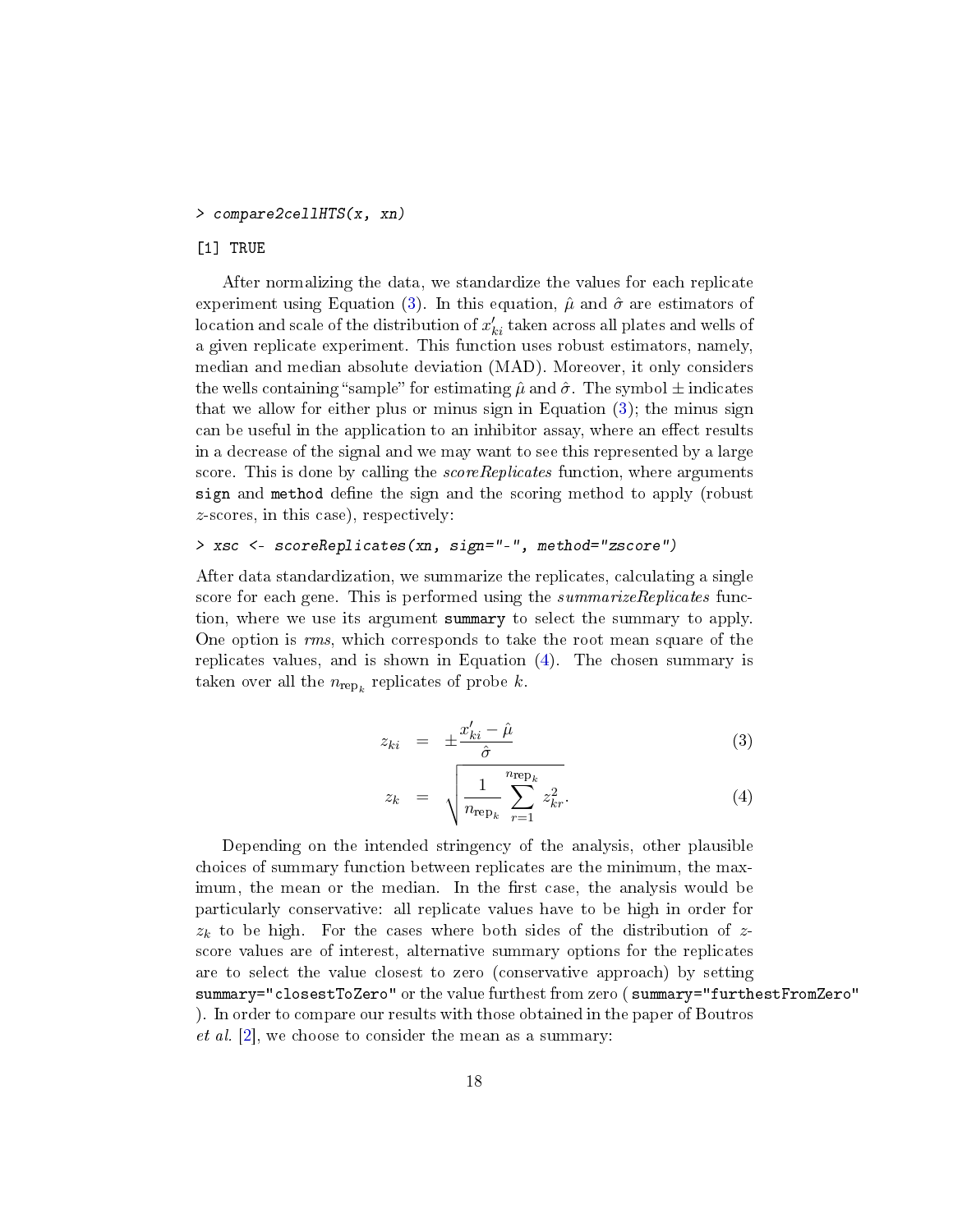

<span id="page-18-0"></span>Figure 2: Boxplots of  $z$ -scores for the different types of probes.

# > xsc <- summarizeReplicates(xsc, summary="mean")

after which we obtain a  $cellHTS$  object with the resulting single  $z$ -score value per probe stored in assayData slot.

Boxplots of the z-scores for the different types of probes are shown in Figure [2.](#page-18-0)

```
> scores <- Data(xsc)
> ylim <- quantile(scores, c(0.001, 0.999), na.rm=TRUE)
> boxplot(scores ~ wellAnno(x),
+ col="lightblue", outline=FALSE, ylim=ylim)
```
In the *cellHTS2* package, we provide a further transformation of the zscore values to obtain the so-called *calls*. This involves applying a sigmoidal transformation to the z-score values, with parameters  $z_0$  and  $\lambda$  (> 0), given by:

$$
y_k = \frac{1}{1 + e^{-\lambda(z_k - z_0)}}
$$
(5)

This transformation maps the z-score values to the interval [0, 1] and is intended to expand the scale of z-scores with intermediate values and shrink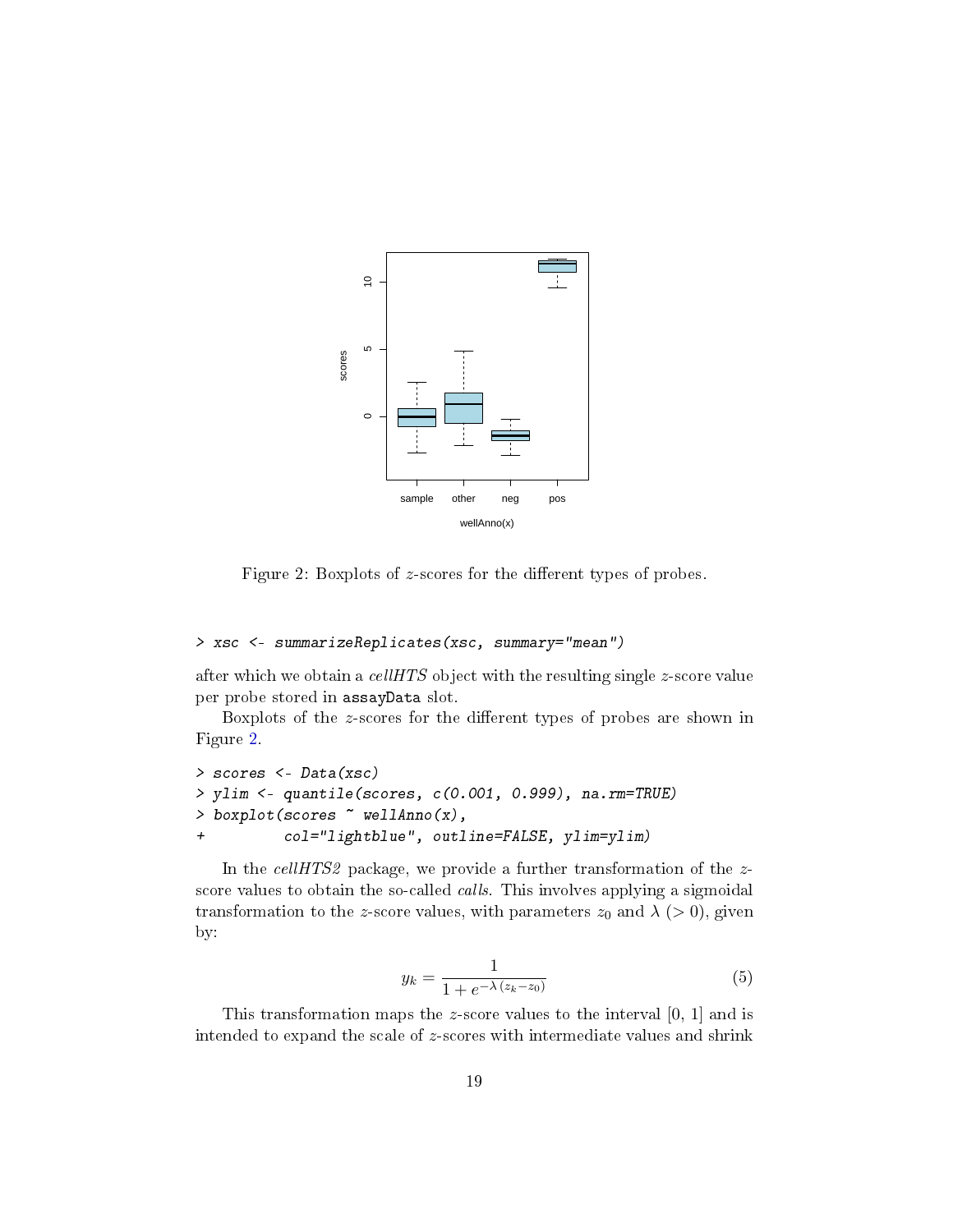

<span id="page-19-0"></span>Figure 3: A sigmoidal transformation that can be used for obtaining call values.

the ones showing extreme values, therefore making the difference between intermediate phenotypes larger. The parameter  $z_0$  defines the centre of the sigmoidal transformation, while  $\lambda$  controls the smoothness of the transformation.

This transformation can be done by calling the function scores 2 calls, as shown in Figure [3.](#page-19-0)

```
> y <- scores2calls(xsc, z0=1.5, lambda=2)
> plot(Data(xsc), Data(y), col="blue", pch=".",
+ xlab="z-scores", ylab="calls",
+ main=expression(1/(1+e^{-lambda *(z-z[0])})))
```
However, for the purpose of the present analysis, we will consider the z-score values instead of the call values.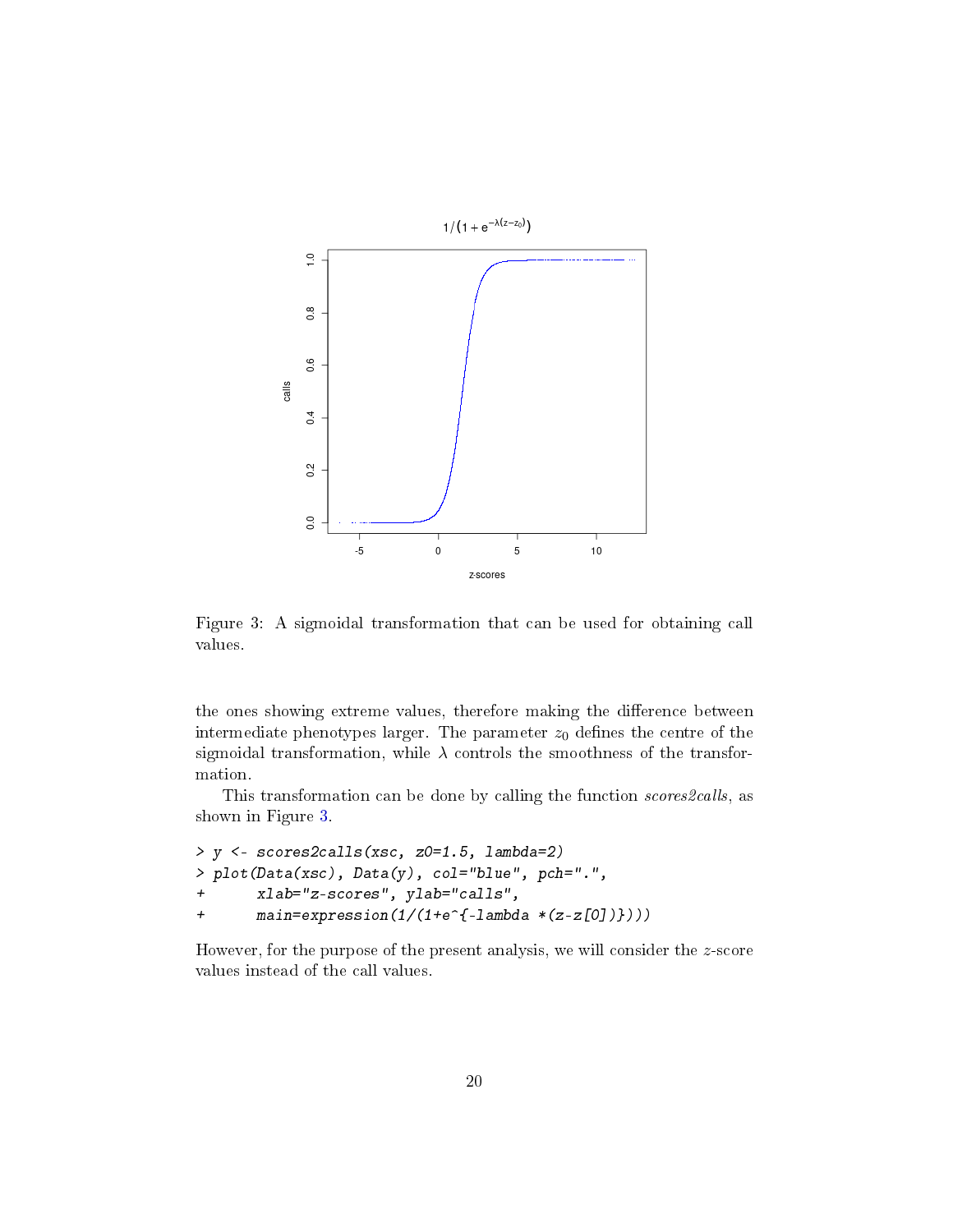|                                                       | Plate Well HFAID GeneID           |                             |                          |          |  |
|-------------------------------------------------------|-----------------------------------|-----------------------------|--------------------------|----------|--|
|                                                       | 1 A03 HFA00274 CG11371            |                             |                          |          |  |
|                                                       | 1 A04 HFA00646 CG31671            |                             |                          |          |  |
|                                                       | 1 A05 HFA00307 CG11376            |                             |                          |          |  |
|                                                       | 1 A06 HFA00324 CG11723            |                             |                          |          |  |
|                                                       | the company's company's company's | the company's company's and | <b>Contract Contract</b> | $\cdots$ |  |
| Table 5: Selected lines from the example gene ID file |                                   |                             |                          |          |  |

<span id="page-20-2"></span>GeneIDs\_Dm\_HFA\_1.1.txt.

# <span id="page-20-0"></span>6 Probe annotation

Up to now, the assayed genes have been identified solely by the identifiers of the plate and the well that contains the probe for them. The annotation file contains additional annotation, such as the probe sequence, references to the probe sequence in public databases, the gene name, gene ontology annotation, and so forth. Mandatory columns of the annotation file are Plate, Well, and GeneID, and it has one row for each well. The content of the  $GeneID$  column will be species- or project-specific. The first 5 lines of the example file are shown in Table [5,](#page-20-2) where we have associated each probe with CG-identifiers for the genes of *Drosophila melanogaster*.

```
> xsc <- annotate(xsc, geneIDFile="GeneIDs_Dm_HFA_1.1.txt",
+ path=dataPath)
```
An optional column named *GeneSymbol* can be included in the *annotation* file, and its content will be displayed by the tooltips added to the plate plots and screen-wide plot in the HTML quality report (see Section [7\)](#page-20-1).

# <span id="page-20-1"></span>7 Report

We have now completed the analysis tasks: the dataset has been read, con figured, normalized, scored, and annotated:

```
> xsc
cellHTS (storageMode: lockedEnvironment)
assayData: 21888 features, 1 samples
  element names: Channel 1
phenoData
```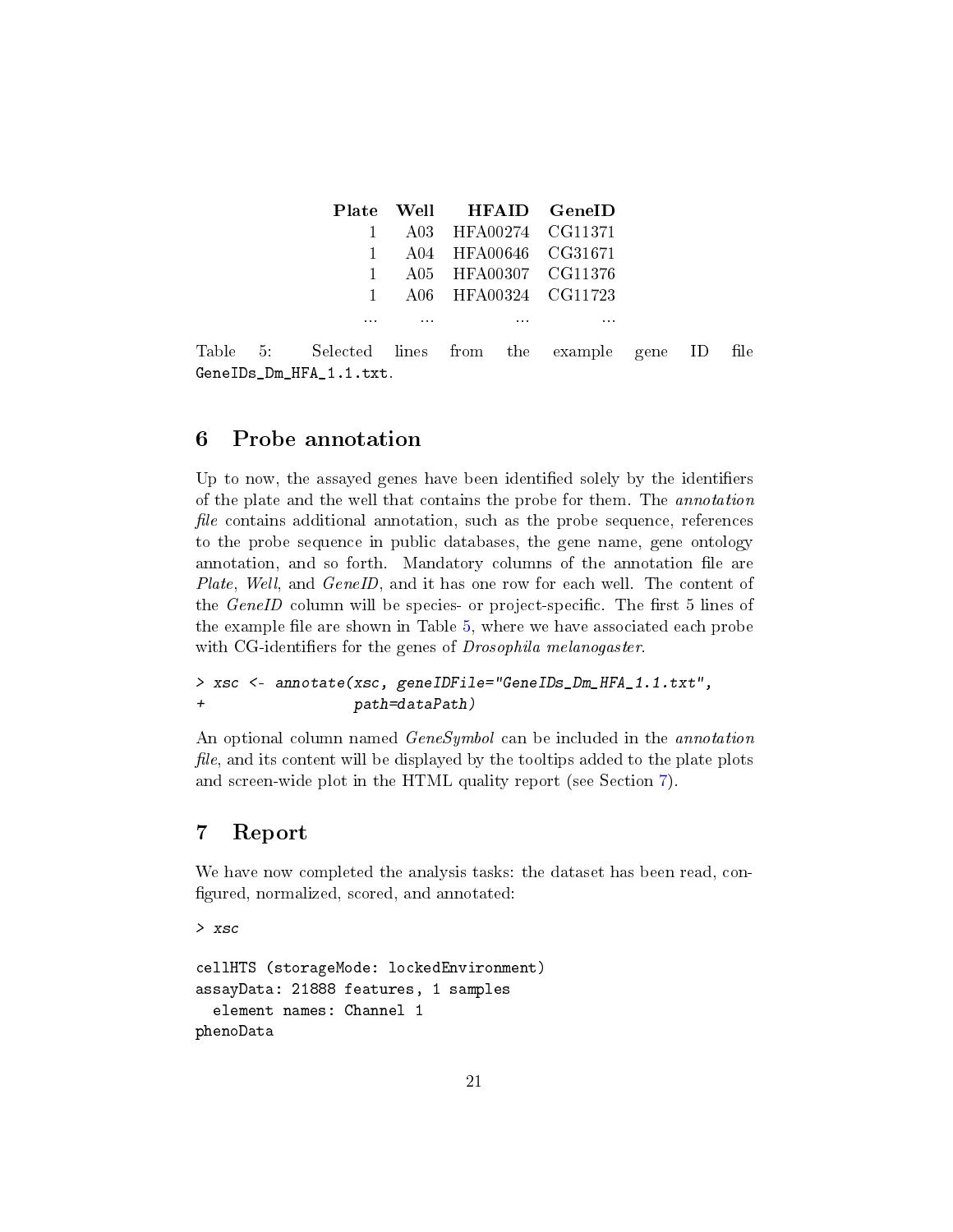```
sampleNames: 1
  varLabels: replicate assay
  varMetadata: labelDescription channel
featureData
  featureNames: 1 2 ... 21888 (21888 total)
  fvarLabels: plate well ... GeneID (5 total)
  fvarMetadata: labelDescription
experimentData: use 'experimentData(object)'
state: configured = TRUE
        normalized = TRUE
        scored = TRUE
        annotated = TRUE
Number of plates: 57
Plate dimension: nrow = 16, ncol = 24
Number of batches: 1
Well annotation: sample other neg pos
  pubMedIds: 14764878
```
We can now save the scored data set to a file.

```
> save(xsc, file=paste(experimentName, ".rda", sep=""))
```
The data set can be loaded again for subsequent analysis, or passed on to others. To produce a comprehensive report, we can call the function  $writeReport$  again, this time specifying the three  $cellHTS$  objects as separate function arguments: "raw", "normalized" and "scored". We also alter some of the default output settings using the *setSettings* functions (more details are given in section [7.1\)](#page-24-0)

```
> setSettings(list(plateList=list(reproducibility=list(include=TRUE, map=TRUE),
+ intensities=list(include=TRUE, map=TRUE)),
+ screenSummary=list(scores=list(range=c(-4, 8), map=TRUE))))
> out = writeReport(raw=x, normalized=xn, scored=xsc,
                 force = TRUE, outdir = "report-normalized")
```
and use a web browser to view the resulting report.

```
> if (interactive()) browseURL(out)
```
The report contains a quality report for each plate, and also for the whole screening assays. The per-plate HTML reports display the scatterplot between duplicated plate measurements, the histogram of the normalized signal intensities for each replicate, and plate plots representing, in a false color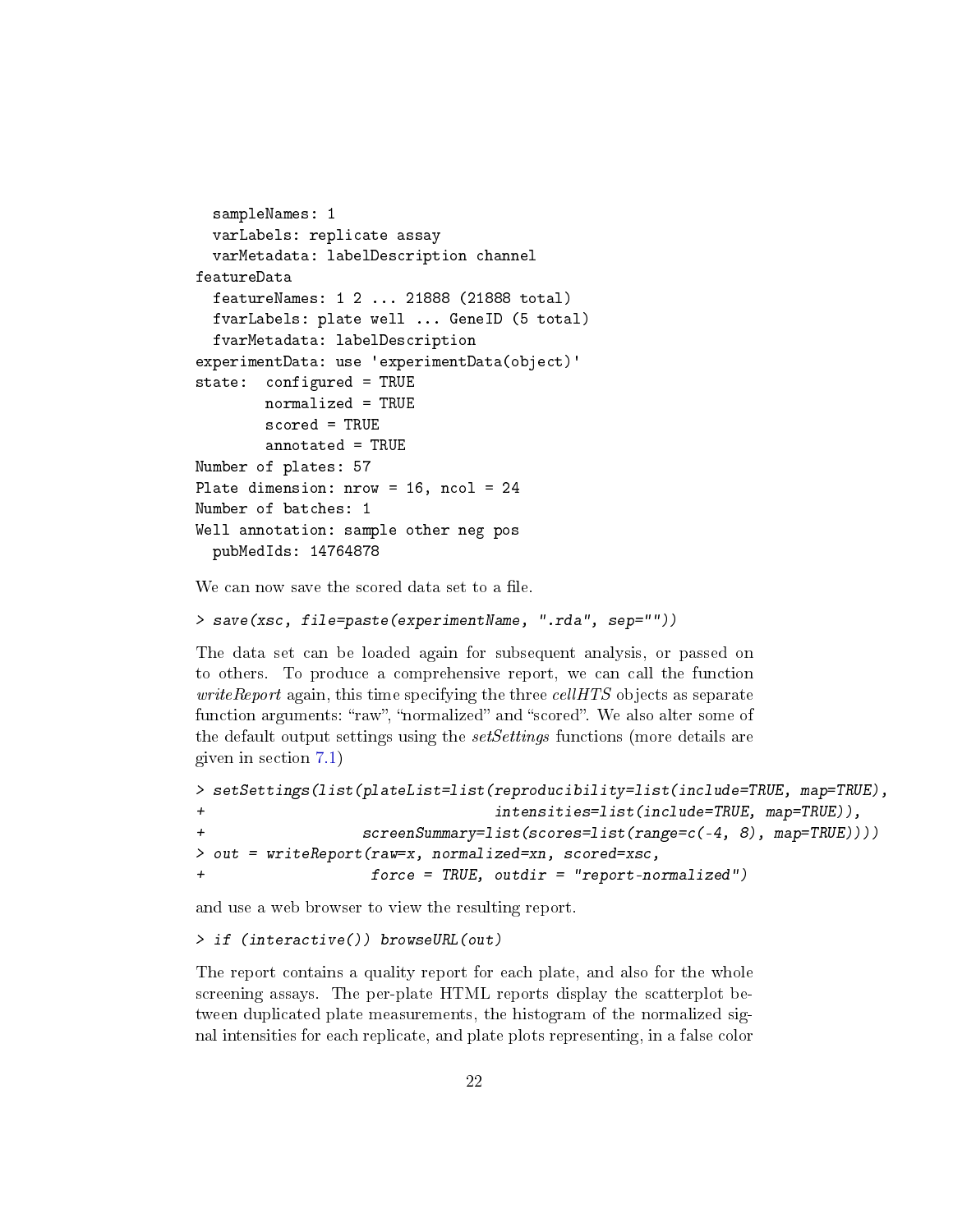<span id="page-22-0"></span>scale, the normalized values of each replicate, and the standard deviation between replicate measurements at each plate position. It also reportes different measures of agreement between replicate measurements, such as the repeatability standard deviation between replicate plates and the Spearman correlation coefficient between duplicates. The per-plate reports also show the dynamic range, calculated as the ratio between the geometric means of the positive and negative controls. These measures can also be obtained independently from *writeReport* function, by using the functions  $getMea$ sureRepAgreement and getDynamicRange provided in cellHTS2 package. If different positive controls were specified at the configuration step and when calling writeReport, the dynamic range is calculated separately for the distinct positive controls, since different positive controls might have different potencies.

The experiment-wide HTML report presents, for each replicate, the boxplots with raw and normalized intensities for the dierent plates, and two plots for the controls: one showing the signal from positive and negative controls at each plate, and another plot displaying the distribution of the signal from positive and negative controls, obtained from kernel density estimates. The latter plot further gives the  $Z'$ -factor determined for each experiment (replicate) using the negative controls and each different type of positive controls [\[9\]](#page-35-4), as a measure to quantify the distance between their distributions. This measure can also be obtained by calling the function  $qetZfactor$ .

The experiment-wide report also shows a screen-wide plot with the zscores in every well position of each plate. If the argument map setting is TRUE, this plot contains tooltips (information pop-up boxes) dispaying the annotation information at each position within the plates. Similarly, the map setting is available for the plate plots of the per-plate reports. If the scored *cellHTS* object provided for *writeReport* is not annotated with gene identifiers, the annotation information shown by the tooltips is simply the well identifiers. For an annotated *cellHTS* object, if an optional column called  $GeneSymbol$  was included in the *annotation file* (see Section [6\)](#page-20-0), and therefore is present in featureData slot of the annotated object, then its content is used for the tooltips. Otherwise, the content of column GeneID of the featureData slot (which can be accessed via geneAnno) is considered.

The screen-wide image plot can also be produced separately using the function  $imageScreen$  given in the  $cellHTS2$  package. This might be useful if we want to select the best display for our data, namely, the aspect ratio for the plot and/or the range of z-score values to be mapped into the color scale. These can be passed to the function's arguments ar and zrange, respectively. For example,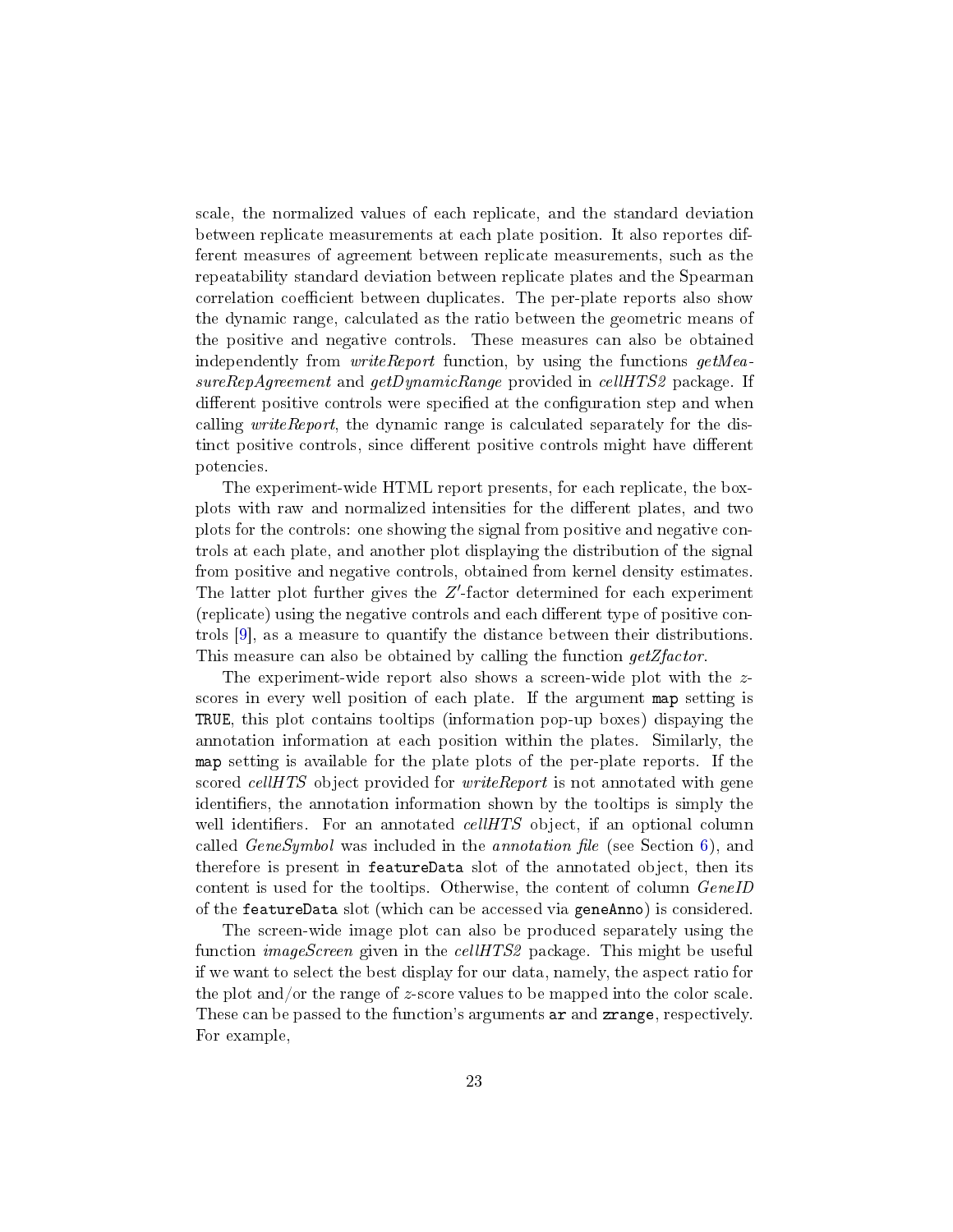```
> imageScreen(xsc, ar=1, zrange=c(-3,4))
```
It should be noted that the per-plate and per-experiment quality reports are constructed based on the normalized *cellHTS* object, in case it is provided to *writeReport* function. Otherwise, it uses the data of the raw *cellHTS* object. The quality report produced by *writeReport* function has also a link to a file called *topTable.txt* that contains the list of scored probes ordered by decreasing  $z$ -score values, when the final scored *cellHTS* object is provided. This file has one row for each well and plate, and for the present example data set, it has the following columns:

- plate plate identifier for each feature;
- position gives the position of the well in the plate (runs from 1 to the total number of wells in the plate);
- $\bullet$  well gives the alphanumeric well identifier for each feature;
- score corresponds to the summarized score calculated for each probe (data stored in the scored and summarized object xsc);
- wellAnno corresponds to the well annotation (as given by the plate  $\text{configuration file}$ ;
- $\bullet$  finalWellAnno gives the final well annotation for the scored values. It combines the information given in the plate configuration file with the values in assayData slot of the scored *cellHTS* object, in order to take into account the wells that have been flagged either by the screen log file, or manually by the user during the analysis. These flagged wells appear with the annotation  $\mathit{flagged}$ .
- raw\_r1\_ch1 and raw\_r2\_ch1 contain the raw intensities for replicate 1 and replicate 2, respectively (data stored in the unnormalized cellHTS object x). 'ch' is an abbreviation for channel;
- median\_ch1 corresponds to the median of raw measurements across replicates;
- $\bullet$  diff\_ch1 gives the difference between replicated raw measurements (only given if the number of replicates is equal to two);
- average\_ch1 corresponds to the average between replicate raw intensities (only given if the number of replicates is higher than two);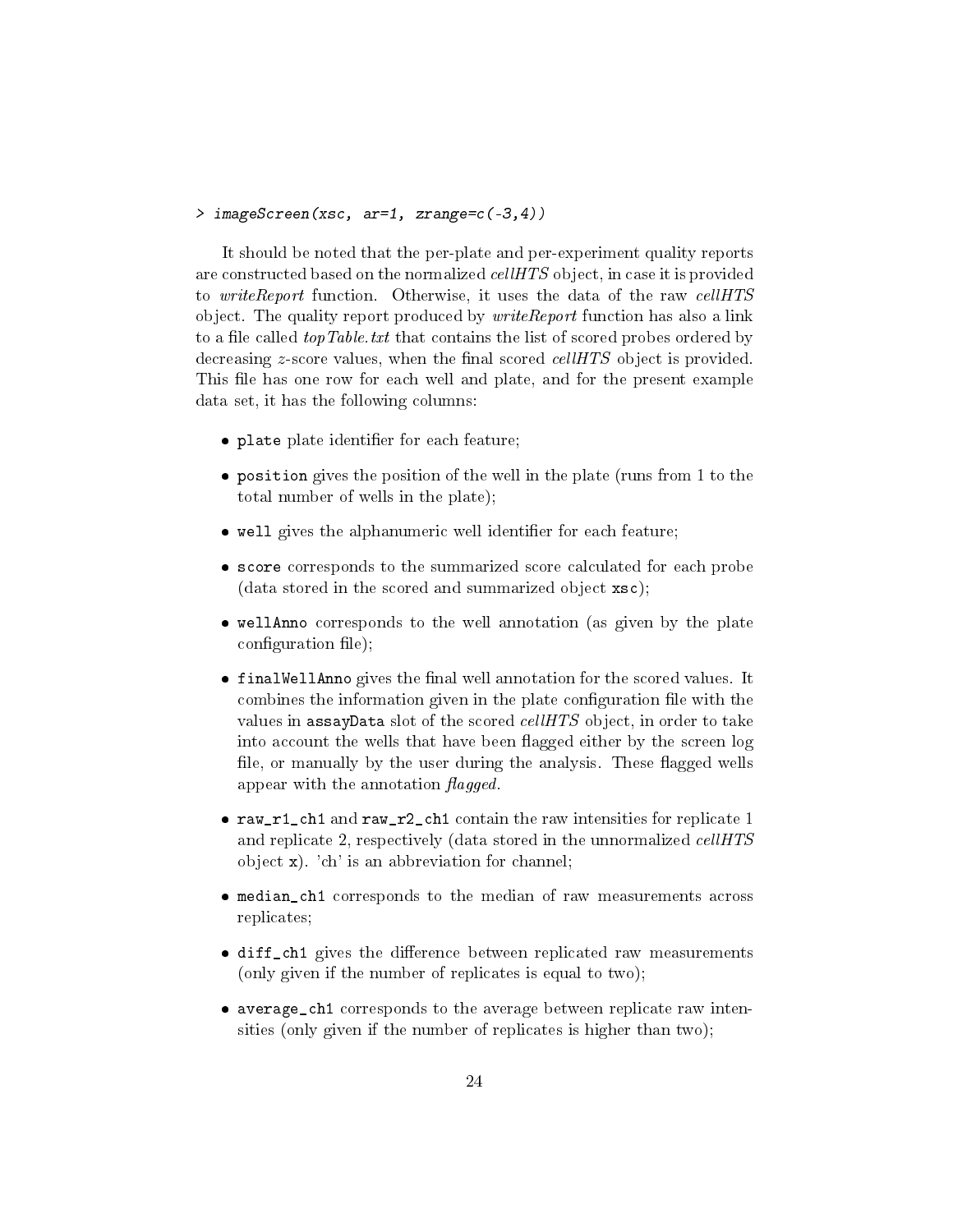- raw/PlateMedian\_r1\_ch1 and raw/PlateMedian\_r2\_ch1 give the ratio between each raw measurement and the median intensity in each plate for replicate 1 and replicate 2, respectively. The plate median is determined for the raw intensities, using exclusively the wells annotated as "sample".
- normalized\_r1\_ch1 and normalized\_r2\_ch1 give the normalized intensities for replicate 1 and replicate 2, respectively. This corresponds to the data stored in the normalized cellHTS object xn.

Additionally, if any of the cellHTS objects provided in the argument cellHTS list to *write Report* has been annotated (as in the present case), it also contains the data given in the content of featureData slot of the annotated object. The above file with the list of scored probes can also be obtained without the need to run *writeReport* by using the function  $qet$ -TopTable provided in the package.

# <span id="page-24-0"></span>7.1 Controlling settings

The *writeReport* function is highly customizable in terms of the resulting HTML output. For most of the graphics that get generated the color scheme, the size, the font size and many other features can be controlled individually. This control is available either through session-wide settings using the set Settings function, or for each call of the the *writeReport* function through the optional settings argument. Most of the plots can even be completely supressed by switching the respective include setting to FALSE. Please see ?settings for more details.

# <span id="page-24-1"></span>7.2 Exporting data to a tab-delimited file

The cellHTS2 package contains a function called write Tab to save the data stored in assayData slot of a cellHTS object to a tab-delimited file. The rows of the file are sorted by plate and well, and there is one row for each plate and well. When the  $cellHTS$  object is annotated, the probe information (i.e. the probe identifiers stored in column "GeneID" of the featureData slot) is also added.

# > writeTab(xsc, file="Scores.txt")

Since you might be interestered in saving other values to a tab delimited file, below we demonstrate how you can create a matrix with the ratio between each raw measurement and the plate median, together with the gene and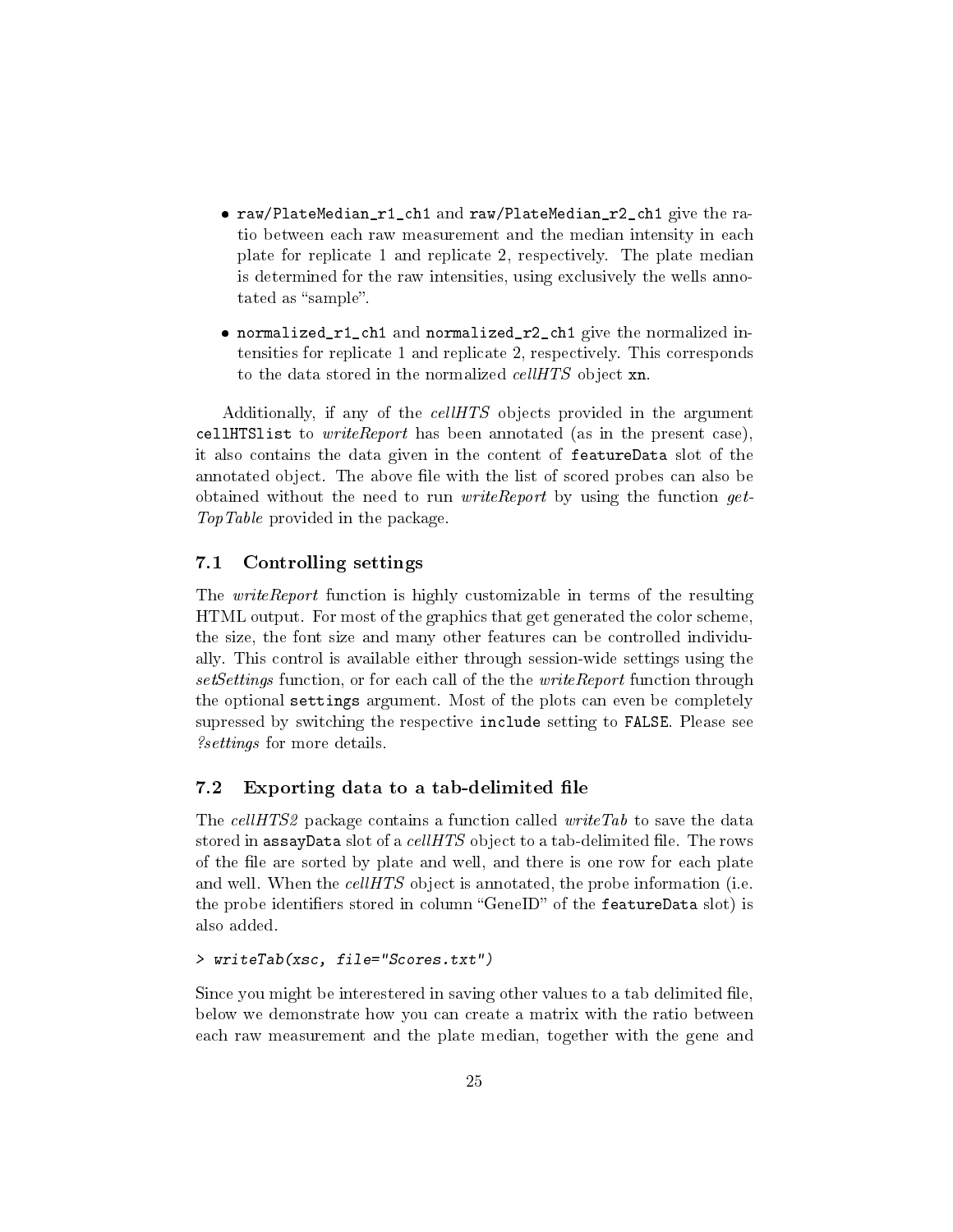well annotation, and export it to a tab-delimited file using the function *write tabdel*  $\frac{3}{2}$  $\frac{3}{2}$  $\frac{3}{2}$  also provided in the *cellHTS2* package.

```
> # determine the ratio between each well and the plate median
> y <- array(as.numeric(NA), dim=dim(Data(x)))
> nrWell \leq prod(pdim(x))
> nrPlate <- max(plate(x))
> for(p in 1:nrPlate)
+ f+ j \leq (1:nrWell) + nrWell * (p-1)+ samples <- wellAnno(x)[j]=="sample"
+ y[j, ,] \leq apply(Data(x)[j, ,], drop=FALSE], 2:3,+ function(w) w/median(w[samples],
+ na.rm=TRUE))
+ }
> y+signif(y, 3)
> out \leftarrow y[,,1]
> out <- cbind(fData(xsc), out)
> names(out) <- c(names(fData(xsc)),
+ sprintf("Well/Median_r%d_ch%d", rep(1:dim(y)[2], dim(y)[3]),
+ rep(1:dim(y) [3], each = dim(y) [2]))> write.tabdel(out, file="WellMedianRatio.txt")
```
At this point we are finished with the basic analysis of the screen. As one example for how one could continue to further mine the screen results for biologically relevant patterns, we demonstrate an application of category analysis in the complete vignette, which is given in the doc directory of the package, or can otherwise be manually produced from the file *cell*hts2Complete.Rnw that resides in the scripts directory of the package.

# <span id="page-25-0"></span>8 Appendix: How to convert cellHTS to cellHTS2 configuration files

We advise the users of cellHTS package to start using the improved package cellHTS2 described herein, since the latter provides better functionality for working with multi-channel screens and multiple screens.

To facilitate this transition and help users to migrate their cellHTSspecific projects to  $cellHTS2$ , we provide in this package a function that

<span id="page-25-1"></span> $3$ This function is a wrapper of the function *write.table*, whereby you just need to specify the name of the data object and the file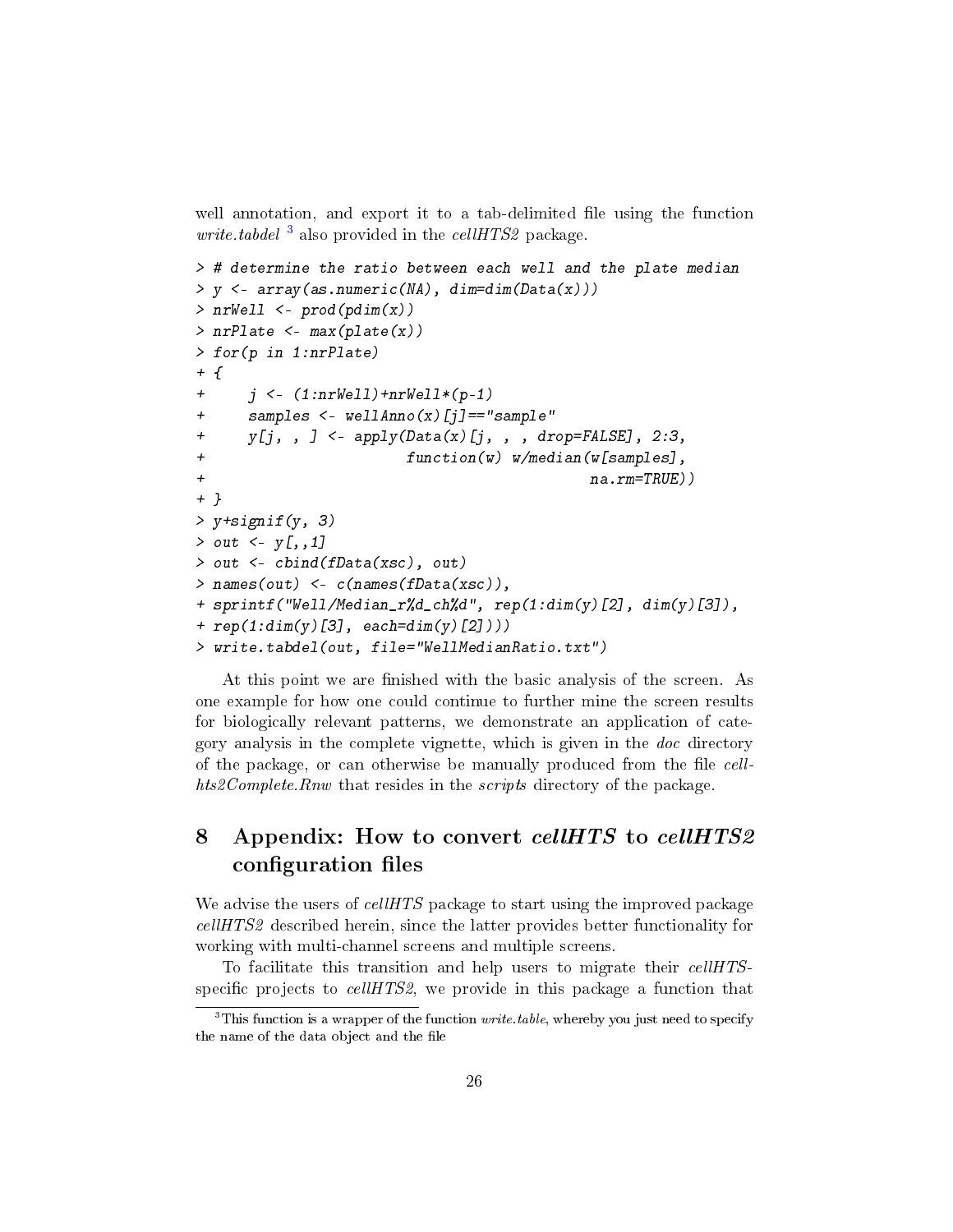converts the old S3 cellHTS object associated with cellHTS package into one or several S4 cellHTS defined with the  $cellHTS2$  package. This function is called convertOldCellHTS.

However, you might want to migrate an existing project from start, i. e. , redo all the steps starting by reading the intensity files and configuring the screening data. In this case, you need to update the screen log file (if available), the screen description file and the screen configuration file  $^4$  $^4$ .

Regarding the screen description file, as mentioned in Section [4,](#page-9-0) we provide a function that creates a template screen description file that can be edited and modified by the user. Below we examplify how such file can be created:

```
> out <- templateDescriptionFile("template-Description.txt",
+ force=TRUE)
> out
[1] "./template-Description.txt"
> readLines(out)
 [1] "[Lab description]"
 [2] "Experimenter name: <put here the experimenter name>"
 [3] "Laboratory: <put here the name of the laboratory where the experiment was conduc
 [4] "Contact information: <put here contact information for lab and/or experimenter>"
[5] ""
 [6] "[Screen description]"
 [7] "Screen: < put here the screen name>"
 [8] "Title: < put there the single-sentence giving the experiment title>"
 [9] "Version: <put here the screen version>"
[10] "Date: < put here the date when the experiment was performed>"
[11] "Screentype: < put here the type of screen>"
[12] "Organism:"
[13] "Celltype:"
[14] "Library:"
[15] "Assay: <put here the name of the assay>"
[16] "Assaytype: < put here the type of assay>"
[17] "Assaydescription: <put here the description of the assay>"
```
<span id="page-26-0"></span> $4$ The expected format of the other input files, namely the raw intensity data files (Sec-tion [2\)](#page-2-0) and the annotation file (Section  $6$ ) remains unchanged between the two packages.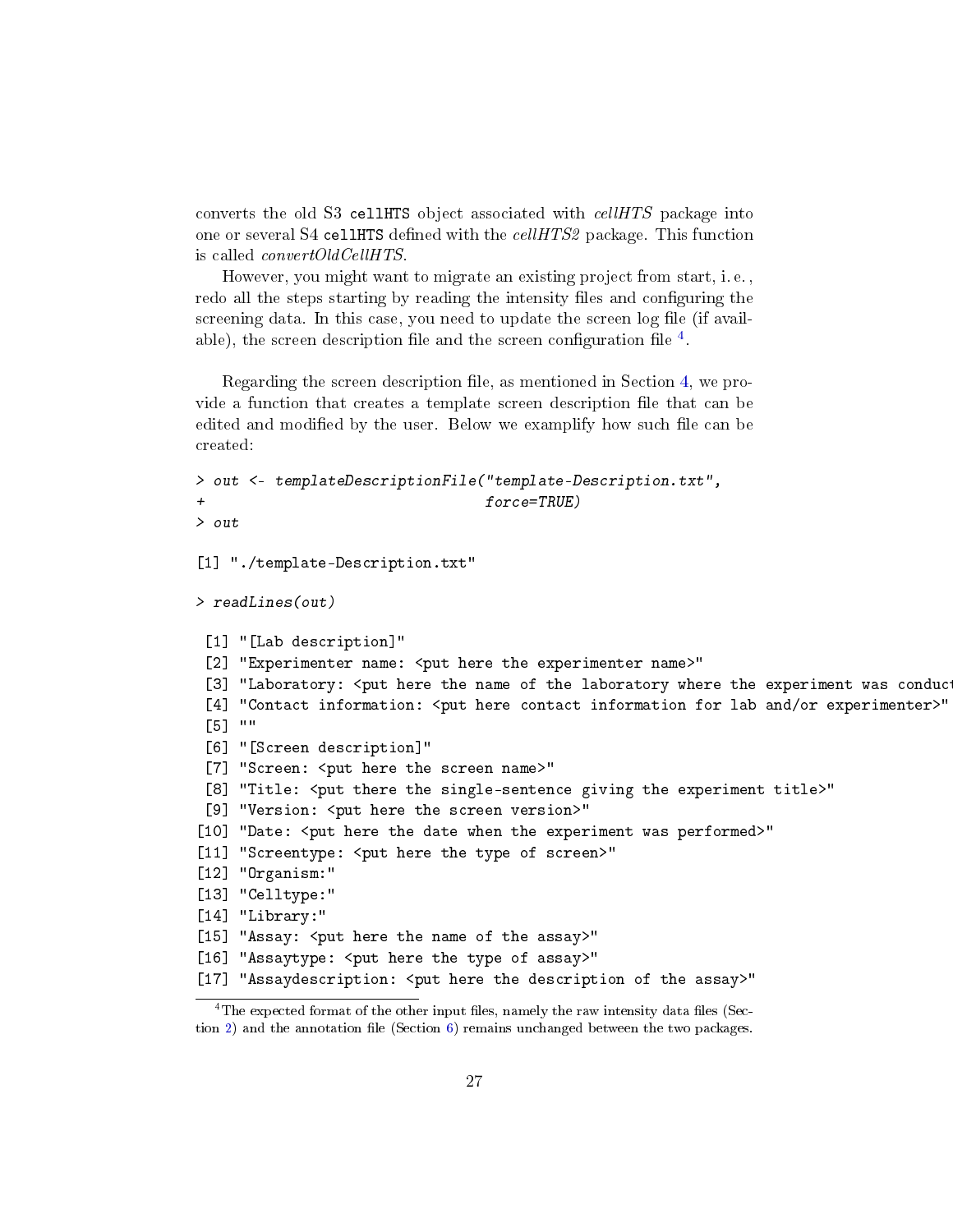```
[18] ""
[19] "[Publication description]"
[20] "Publicationtitle:"
[21] "Reference:"
[22] "PMIDs: <put here the PubMed identifiers of papers relevant to the dataset>"
[23] "URL: <put here the URL for the experiment>"
[24] "License:"
[25] "Abstract: <put here the abstract describing the experiment>"
[26] ""
[27] "[Files]"
[28] "plateList: <put the name of the plate result list file>"
[29] "annotation: <put the name of the screen library annotation file>"
[30] "plateConf: <put the name of the screen plate configuration file>"
[31] "screenLog: <put the name of screen log file, if available>"
```
The format of the screen log file compatible with *cellHTS2* package is shown in Table [4.](#page-10-1) Compared to the previous format required for cell-HTS package (Table [7\)](#page-29-3), we note that column Filename was replaced by two columns named Plate and Sample.

In cellHTS package, the concept of *batch* is intrinsically related with the plate configuration, since a change in plate configuration along the experiment had to be handled by setting each distinct plate configuration as corresponding to a different batch. Therefore, in  $cellHTS$  package, the plate configuration file had three mandatory columns named Batch, Well, Content. where the *Batch* column allowed for different plate configurations. The first 28 lines of such file for the example RNAi screen considered in this report is shown in Table  $6$ . Thus, in the old format required for the plate configuration file, we had to have a number of rows equal to the product between the total number of batches and the total number of wells per plate.

In contrast to cellHTS package, in cellHTS2 package the concept of batch and multiple plate configurations were made independent (see Section [4.1.1\)](#page-12-0). For cellHTS2 package, Table [3](#page-10-0) shows the required file format, which was discussed in more detail in Section [4.1.](#page-11-0)

Due to the separation between batch and multiple plate configuration, the column Batch was removed, and replaced by the column Plate. The other two mandatory columns Well and Content were kept. Additionally, we now require that this file contains two extra header lines giving the total number of wells and plates (Table [3\)](#page-10-0). There is also an improvement in the file format related with the fact that *Plate* and *Well* columns now allow the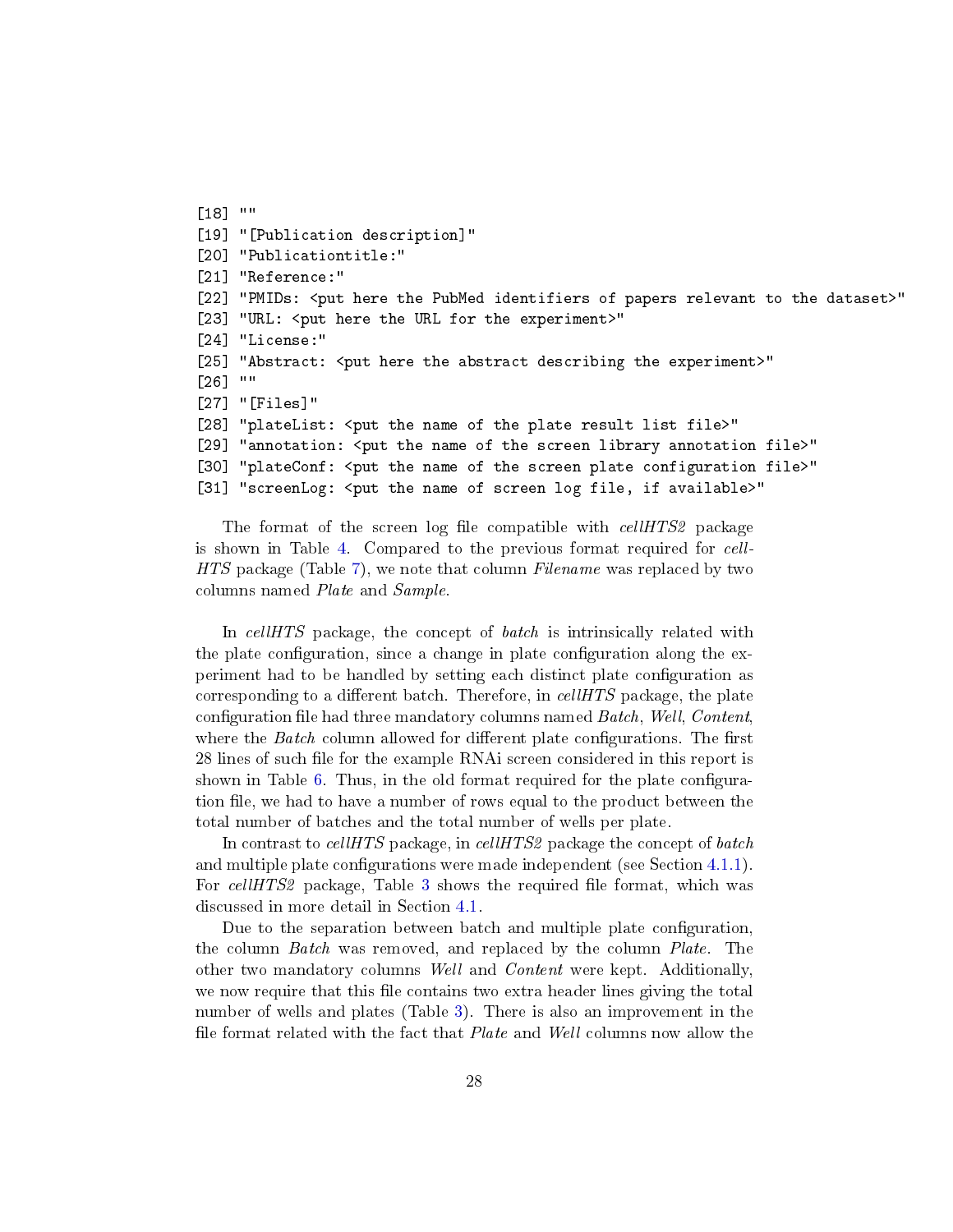| ${\bf Batch}$  | Well       | ${\bf Content}$ |
|----------------|------------|-----------------|
| $\overline{1}$ | A01        | other           |
| 1              | A02        | other           |
| $\mathbf 1$    | A03        | sample          |
| 1              | A04        | sample          |
| $\mathbf 1$    | A05        | sample          |
| 1              | A06        | sample          |
| $\overline{1}$ | A07        | sample          |
| 1              | A08        | sample          |
| $\mathbf{1}$   | A09        | sample          |
| $\overline{1}$ | A10        | sample          |
| $\mathbf{1}$   | A11        | sample          |
| $\mathbf 1$    | A12        | sample          |
| $\mathbf{1}$   | A13        | sample          |
| $\overline{1}$ | A14        | sample          |
| $\overline{1}$ | A15        | sample          |
| $\overline{1}$ | A16        | sample          |
| 1              | A17        | sample          |
| $\overline{1}$ | A18        | sample          |
| $\overline{1}$ | A19        | sample          |
| $\mathbf 1$    | A20        | sample          |
| $\mathbf{1}$   | A21        | sample          |
| $\mathbf 1$    | A22        | sample          |
| $\overline{1}$ | A23        | sample          |
| $\mathbf 1$    | A24        | sample          |
| 1              | B01        | neg             |
| $\mathbf 1$    | B02        | pos             |
| $\overline{1}$ | <b>B03</b> | sample          |
| $\mathbf{1}$   | <b>B04</b> | sample          |
| $\sim$         | Ω,         | e e s           |

<span id="page-28-0"></span>Table 6: Selected lines from the example cellHTS package-specific plate con- ${\rm figuration\ file\ oldph{old-Plateconf.txt.}}$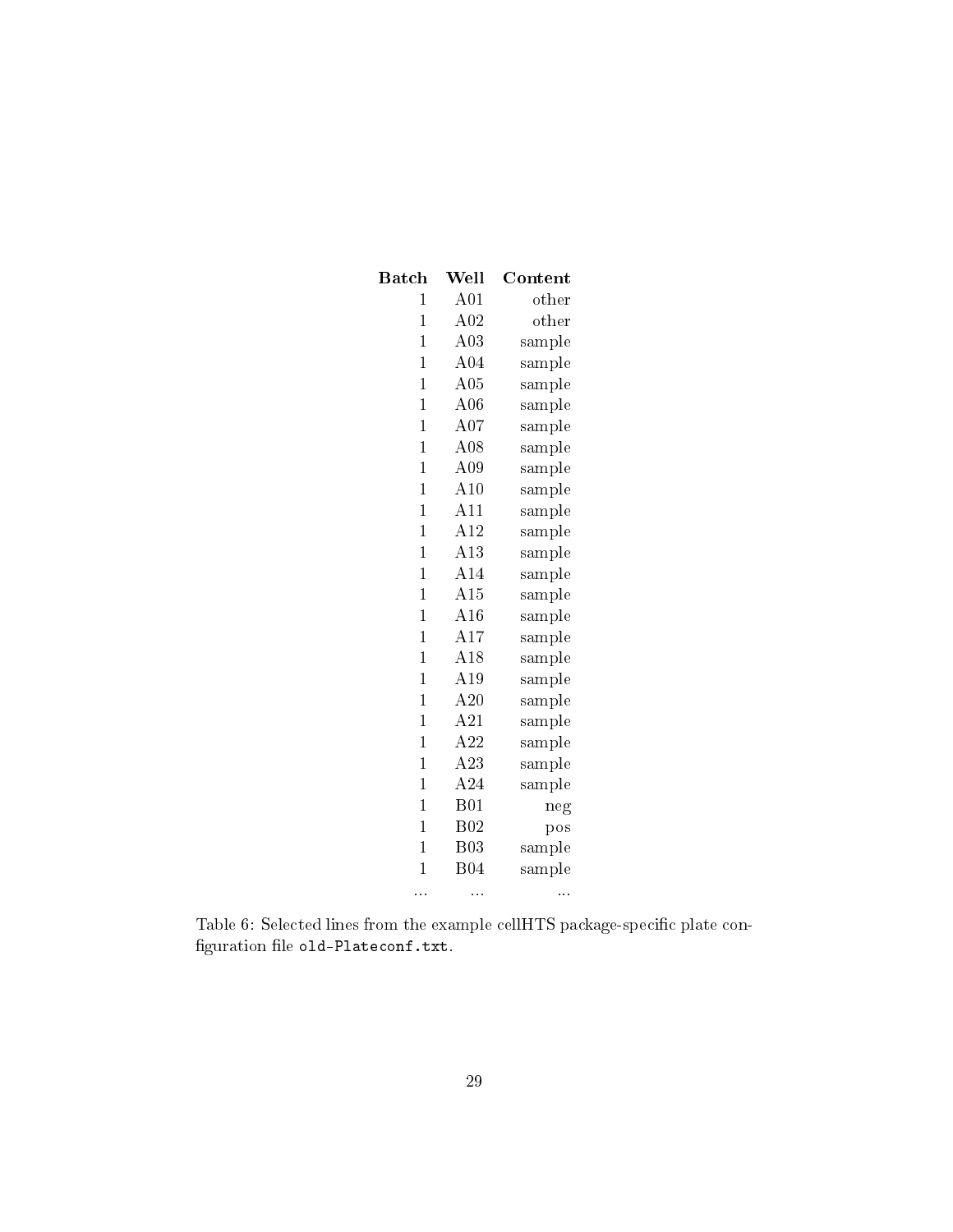|               |                                              | Filename Well Flag Comment        |
|---------------|----------------------------------------------|-----------------------------------|
|               |                                              | FT06-G01.txt A01 NA Contamination |
|               |                                              | FT06-G02.txt A01 NA Contamination |
|               |                                              | FT06-G01.txt A02 NA Contamination |
| $\sim$ $\sim$ | the control of the control of the control of | $\cdots$                          |

<span id="page-29-3"></span>Table 7: Selected lines from the example cellHTS package-specific screen log file old-Screenlog.txt.

use of regular expressions (see Section [4.1](#page-11-0) for more specific information), which allows to cover the plate configuration used in the screen with just a few lines. Besides, it allows to specify different configurations within and between assay plates.

# <span id="page-29-0"></span>9 Appendix: Normalization methods implemented in cellHTS2 package

There are two main normalization methods available with *cellHTS2* package: methods based on the use of reference controls, and distribution-based methods. These methods can be applied using the function *normalizePlates*.

# <span id="page-29-1"></span>9.1 Controls-based normalization

### <span id="page-29-2"></span>9.1.1 Percent of control

Percent of control (POC) is a preprocessing method that tries to correct for plate-to-plate variability by normalizing each kth compound raw measurements in the *i*th result file,  $x_{ki}$ , relative to the average of within-plate controls. In an antagonist (or inhibition) type assay, it is defined as:

$$
x_{ki}^{\rm POC} = \frac{x_{ki}}{\mu_i^{\rm pos}} \times 100\tag{6}
$$

where  $\mu_i^{\text{pos}}$  $i_i^{\text{pos}}$  is the average of the measurements on the positive controls in the *i*th result file (i.e., for a given plate and replicate).

In cellHTS2 package, this method can be applied by setting the argument method="POC" when calling normalizePlates function.

We also provide in the package a normalization method for *normal*izePlates (method="negatives") that consists of scaling the plate measure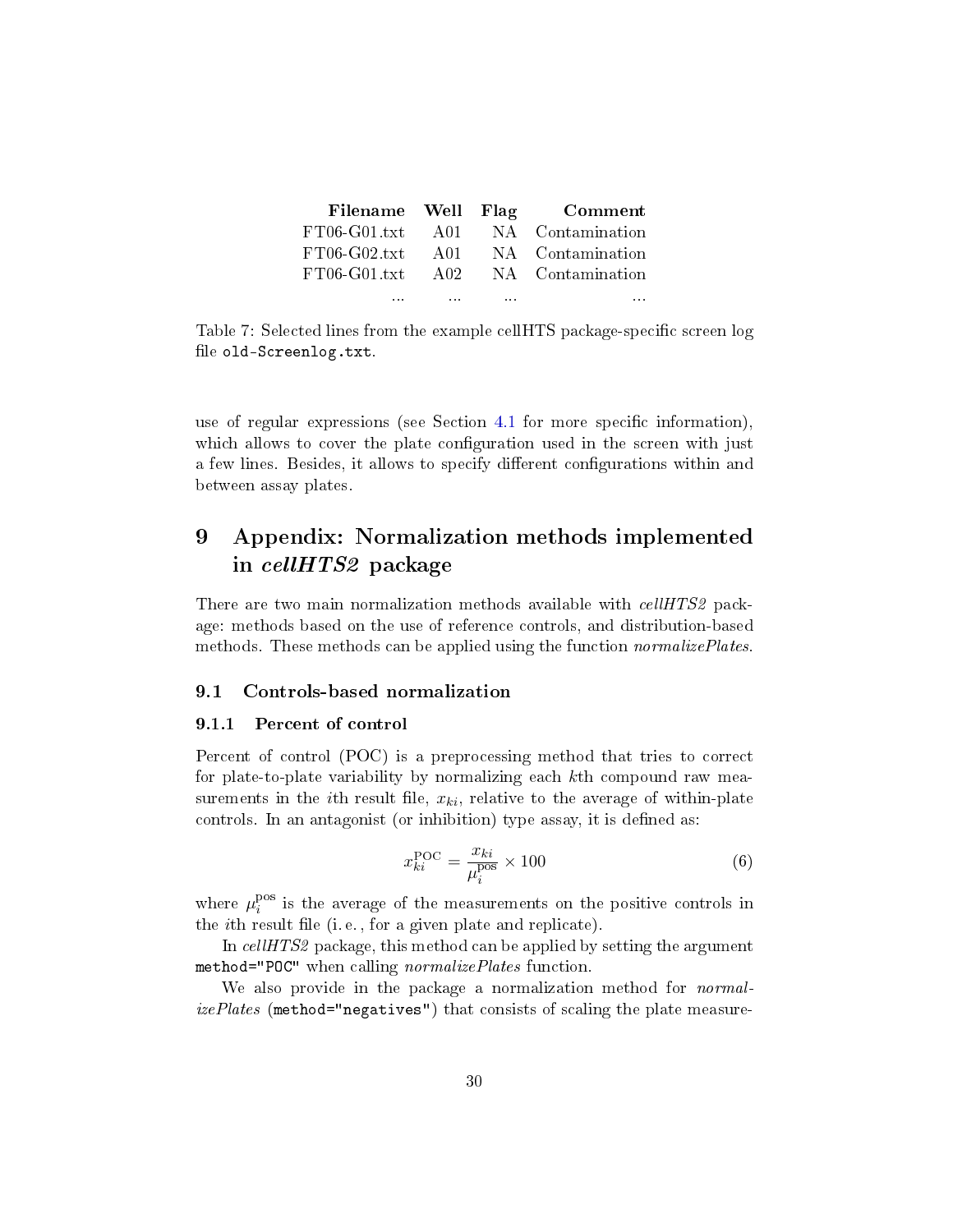ments by the per-plate median of the intensities on the negative controls  $^5$  $^5$ .

#### <span id="page-30-0"></span>9.1.2 Normalized percent inhibition

If normalizePlates is called with method="NPI", the method known as normalized percent inhibition (NPI) is applied in a per-plate basis to correct for plate effects. For an antagonist assay, this method divides the difference between each measurement in a given result file  $i(x_{ki})$  and the average of the positive controls on that plate  $(\mu_i^{\text{pos}})$  $\binom{\text{pos}}{i}$  by the difference between the averages of the measurements on the positive  $(\mu_i^{\text{pos}})$  $_i^{\text{pos}}$ ) and the negative controls  $(\mu_i^{\text{neg}})$  $\binom{neg}{i}$ .

$$
x_{ki}^{\text{NPI}} = \frac{\mu_i^{\text{pos}} - x_{ki}}{\mu_i^{\text{pos}} - \mu_i^{\text{neg}}}
$$
 (7)

# <span id="page-30-1"></span>9.2 Non-controls-based normalization

There are several normalization method implemented in *cellHTS2* package that make use of the overall distribution of values, instead of relying exclusively on controls. These are described in the following sections.

#### <span id="page-30-2"></span>9.2.1 Z score method

Z score is a simple and widely known normalizing method that is performed in a per-plate basis as follows:

$$
x_{ki}^Z = \frac{x_{ki} - \mu_i}{\sigma_i},\tag{8}
$$

where  $\mu_i$  and  $\sigma_i$  are the mean and standard deviation, respectively, of all measurements within the  $i$ th result file (replicated plate). In the Z score method, measurements are re-scaled relative to within-plate variation by subtracting the average of the plate values and dividing this difference by the standard deviation estimated from all measurements of the plate.

In cellHTS2, we consider a robust version of this method, where the mean and standard deviation are replaced by the median and the MAD, respectively, calculated at the sample wells. This robust Z score method is performed by calling normalizePlates as follows:

```
> xZ <- normalizePlates(x, scale="additive", log=FALSE,
+ method="median", varianceAdjust="byPlate")
```
<span id="page-30-3"></span> $^5$ If the scale of the data is defined as being additive (i.e. , argument  $\tt scale="additive",$ or arguments scale="multiplicate" and log=TRUE), measurements are subtracted by the median of per-plate negative controls instead.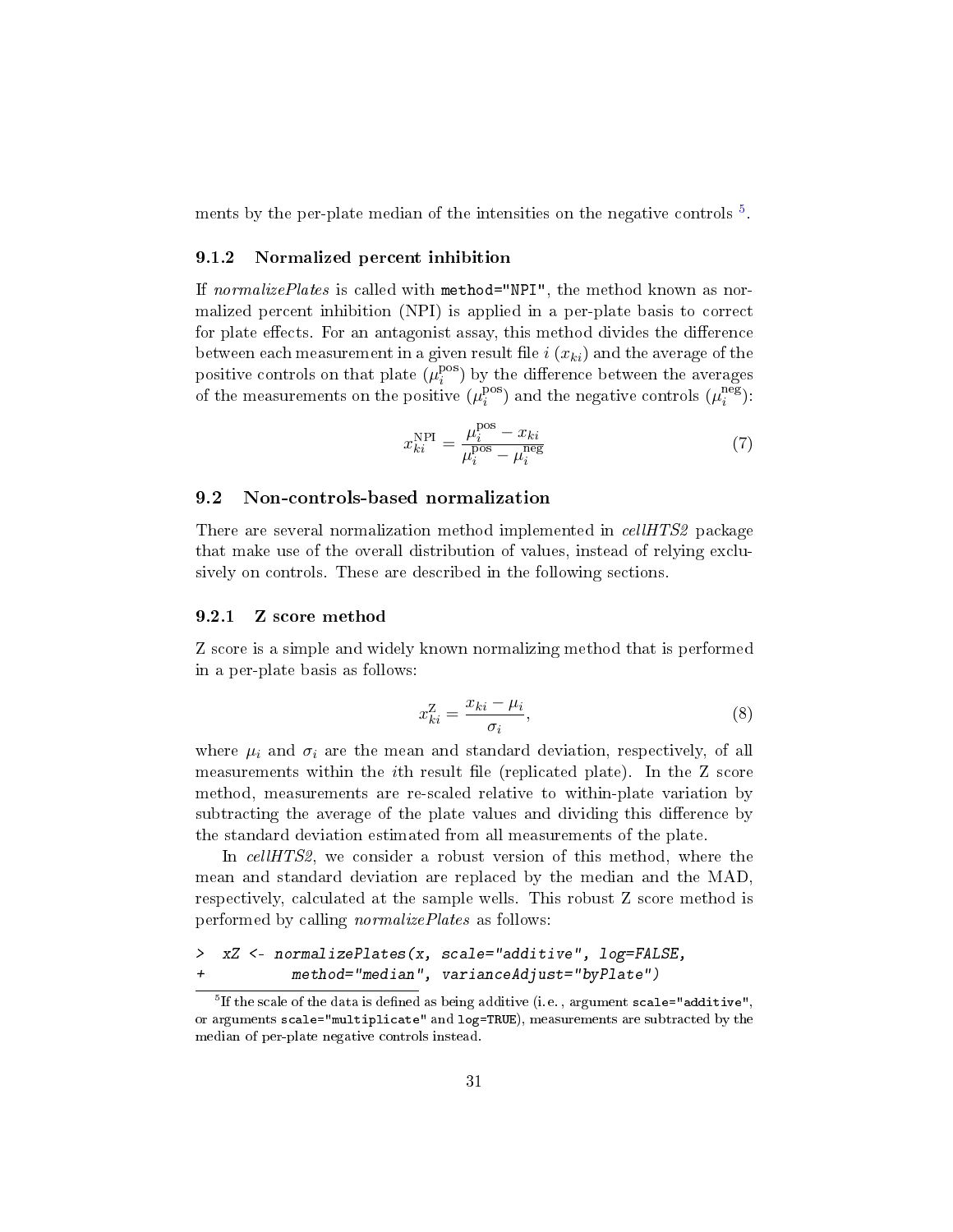### <span id="page-31-3"></span><span id="page-31-0"></span>9.2.2 Plate median normalization

Plate median normalization involves calculating the relative signal of each well compared to the median of the sample wells in the plate, as shown in Equation [\(1\)](#page-16-0) and Equation [\(2\)](#page-16-0). The median is calculated among the  $m$  wells containing sample (i.e., for wells that contain genes of interest) in result file i. Plate median normalization can be chosen by setting method="median" in normalizePlates. When applied to data on additive scale, the plate median normalization involves subtracting the plate measuments by the per-plate median instead.

We also have two variants of the plate median scaling which consist of using as the per-plate scaling factor  $M_i$  the per-plate average intensity on sample wells (method="mean") or the midpoint of the shorth of the per-plate distribution of values on sample wells (method="shorth").

The next methods are intended to explicitly correct for *spatial effects* within plates, i.e., the presence of intensity gradients within the plates. Such signal gradients can be caused by differences in temperature, incubation time or concentration, etc., in different wells across a plate. Typically, these gradients produce repeatitive patterns, which make it possible to distinguish them from real actives that should be more or less randomly dispersed for quasi-randomized collections of compounds.

#### <span id="page-31-1"></span>9.2.3 B score method

In the B score method, row and column biases within each plate are explicitly corrected for by fitting a two-way median polish to the raw data in a per-plate fashion [\[3\]](#page-35-5):

<span id="page-31-2"></span>
$$
e_{rci} = x_{rci} - \hat{x}_{rci} = x_{rci} - \left(\hat{\mu}_i + \hat{R}_{ri} + \hat{C}_{ci}\right)
$$
\n(9)

$$
x_{rci}^{\text{B}} = \frac{e_{rci}}{MAD_i} \tag{10}
$$

Here,  $x_{rci}$  is the measurement value in the rth row and cth column of the plate corresponding to the *i*th result file,  $\hat{x}_{rci}$  is the corresponding fitted value defined as the sum between the estimated average of the replicate plate  $(\hat{\mu}_i)$ . the estimated systematic offset for row  $r$   $(\hat{R}_{ri})$  and the systematic offset for  $\mathop{\rm column} c\,(\hat{C}_{ci})$  in that replicated plate. In a second step, each of the obtained residual values  $e_{rci}$ 's of the *i*th result file are divided by their median absolute deviation  $(MAD_i)$  giving the final B score value – Equation [\(10\)](#page-31-2).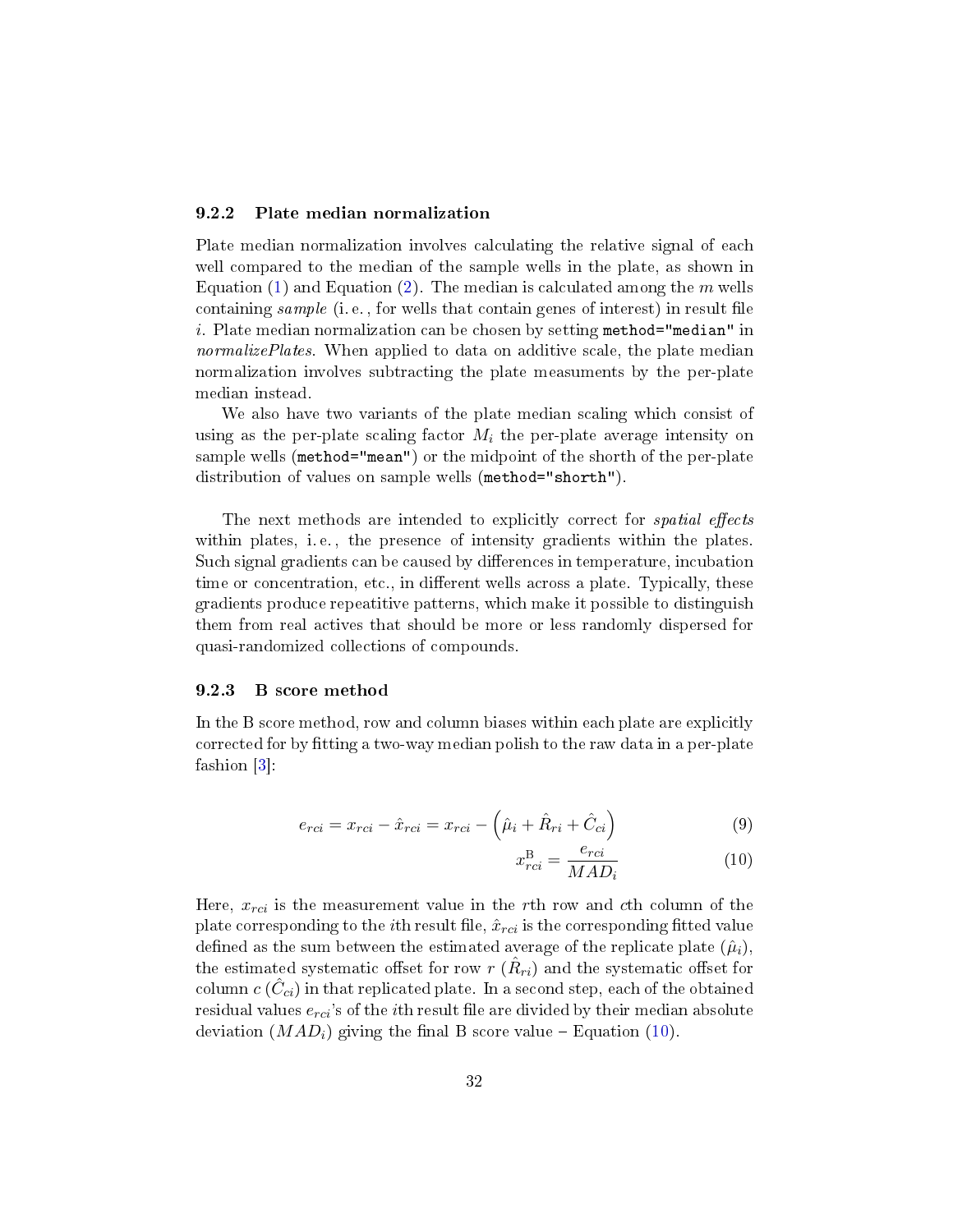<span id="page-32-1"></span>We implemented a method similar to the B score method described in Malo et al. [\[7\]](#page-35-6) and Brideau et al. [\[3\]](#page-35-5) using the Tukey's median polish procedure  $[8]$  (function *medpolish* of the package *stats*) which fits an additive model to the data according to Equation [\(10\)](#page-31-2). The Tukey's median polish algorithm works by alternately removing the row and column medians and continues until the proportional reduction in the sum of absolute residuals is less than  $\epsilon$  or until the maximum number of iterations has been reached. The B score method can be applied by defining argument method="Bscore" in normalizePlates. Alternatively, the method can be applied by calling a separate function called *Bscore* provided in the *cellHTS2* package.

In cellHTS2 package, we provide two additional spatial normalization methods that fit a polynomial surface to the intensities within each assay plate using local regression and that can be performed via normalizePlates or spatialNormalization functions, although we advise to apply these methods using the former function. The fit can be performed either using the loess procedure or the *locfit robust* function of package *locfit*. In *normalizePlates*, if method="locfit", spatial effects are removed by fitting a bivariate local regression to each plate and replicate, while if method="loess", a loess curve is fitted instead.

# <span id="page-32-0"></span>10 Appendix: Data transformation

An obvious question is whether to do the statistical analyses on the original intensity scale or on a transformed scale such as the logarithmic one. Many statistical analysis methods, as well as visualizations work better if (to sufficient approximation)

- replicate values are normally distributed,
- the data are evenly distributed along their dynamic range,
- $\bullet$  the variance is homogeneous along the dynamic range [\[6\]](#page-35-8).

Figure [4](#page-33-0) compares these properties for untransformed and log-transformed normalized data, showing that the difference is small. Intuitively, this can be explained by the fact that for small  $x$ ,

# $\log(1+x) \approx x$

and that indeed the range of the untransformed data is mostly not far from 1. Hence, for the data examined here, the choice between original scale and logarithmic scale is one of taste, rather than necessity.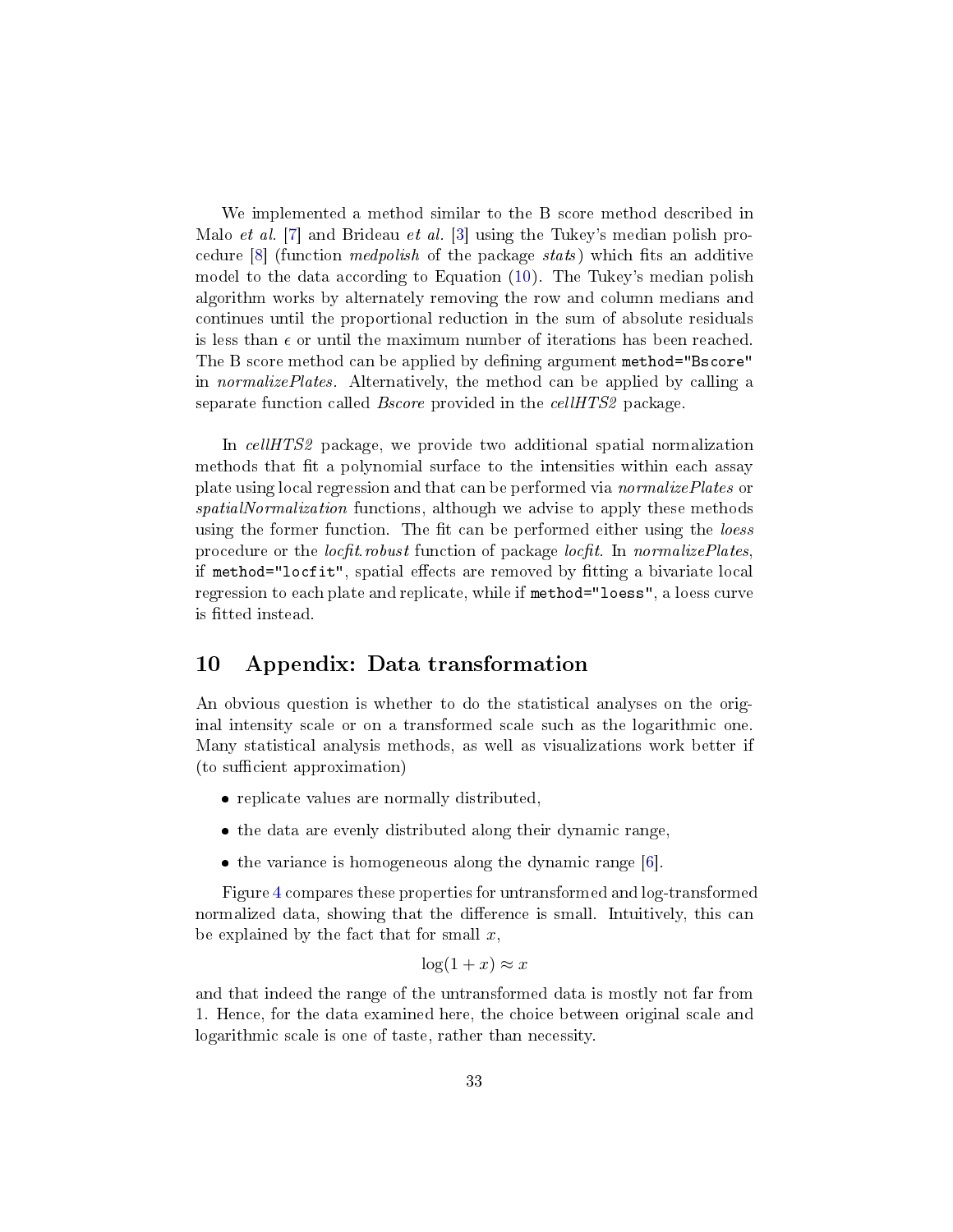

<span id="page-33-0"></span>Figure 4: Comparison between untransformed (left) and logarithmically (base 2) transformed (right), normalized data. Upper: histogram of intensity values of replicate 1. Middle: scatterplots of standard deviation versus mean of the two replicates. Bottom: Normal quantile-quantile plots.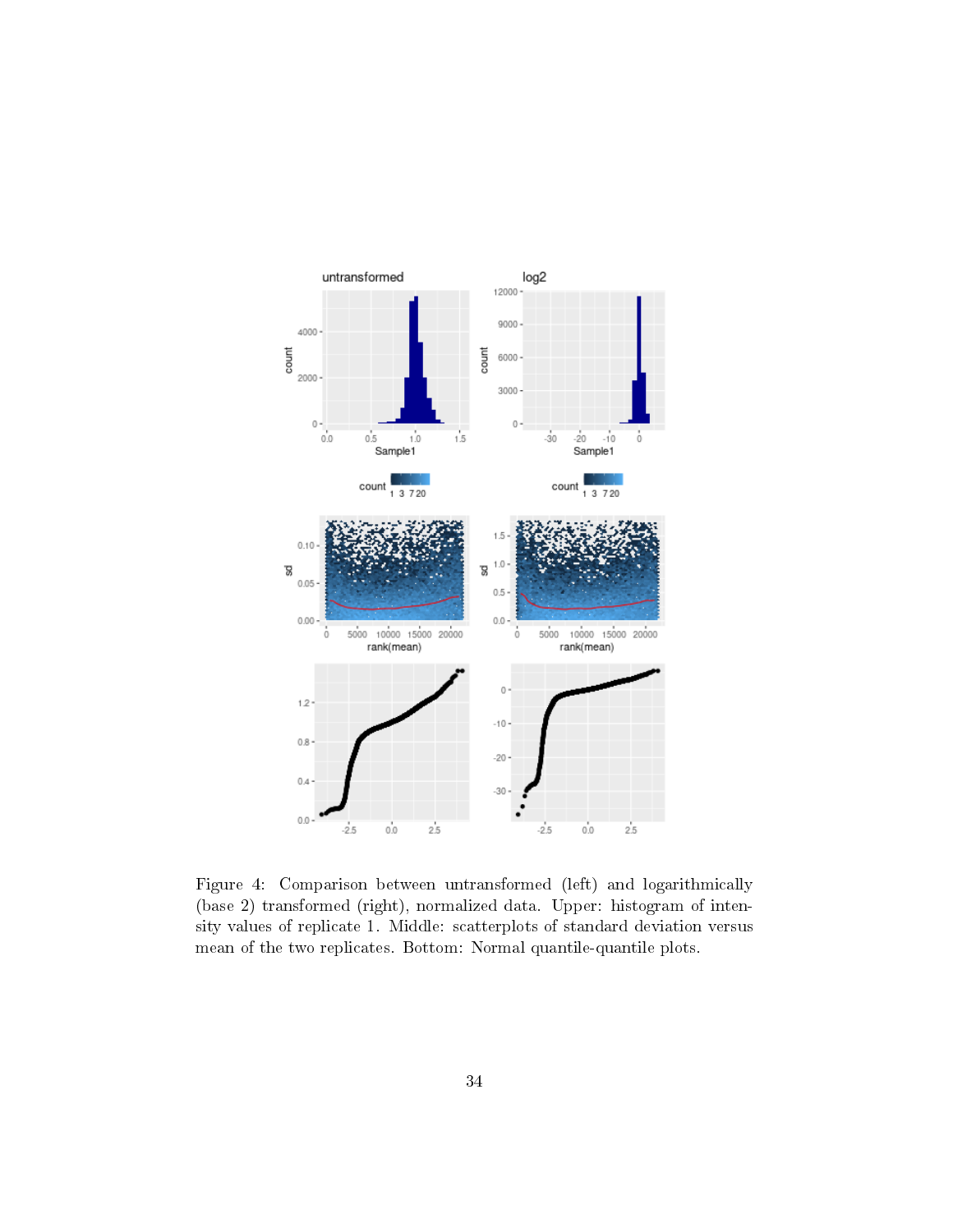# <span id="page-34-0"></span>11 Session info

This document was produced using:

```
> toLatex(sessionInfo())
```
- R version 4.2.0 RC (2022-04-19 r82224), x86\_64-pc-linux-gnu
- Locale: LC\_CTYPE=en\_US.UTF-8, LC\_NUMERIC=C, LC\_TIME=en\_GB, LC\_COLLATE=C, LC\_MONETARY=en\_US.UTF-8, LC\_MESSAGES=en\_US.UTF-8, LC\_PAPER=en\_US.UTF-8, LC\_NAME=C, LC\_ADDRESS=C, LC\_TELEPHONE=C, LC\_MEASUREMENT=en\_US.UTF-8, LC\_IDENTIFICATION=C
- Running under: Ubuntu 20.04.4 LTS
- Matrix products: default
- BLAS: /home/biocbuild/bbs-3.15-bioc/R/lib/libRblas.so
- LAPACK: /home/biocbuild/bbs-3.15-bioc/R/lib/libRlapack.so
- Base packages: base, datasets, grDevices, graphics, grid, methods, stats, utils
- Other packages: Biobase 2.56.0, BiocGenerics 0.42.0,  $RColorBrewer 1.1-3, cellHTS2 2.60.0, genefilter 1.78.0,$ hwriter 1.3.2.1, locfit 1.5-9.5, splots 1.62.0, vsn 3.64.0
- Loaded via a namespace (and not attached): AnnotationDbi 1.58.0, BiocManager 1.30.17, Biostrings 2.64.0, Category 2.62.0, DBI 1.1.2, GSEABase 1.58.0, GenomeInfoDb 1.32.0, GenomeInfoDbData 1.2.8, IRanges 2.30.0, KEGGREST 1.36.0, Matrix 1.4-1, R6 2.5.1, RBGL 1.72.0, RCurl 1.98-1.6, RSQLite 2.2.12, Rcpp 1.0.8.3, S4Vectors 0.34.0, XML 3.99-0.9, XVector 0.36.0, affy 1.74.0, affyio 1.66.0, annotate 1.74.0, assert that  $0.2.1$ , bit  $4.0.4$ , bit  $64.4.0.5$ , bitops 1.0-7, blob 1.2.3, cachem 1.0.6, cli 3.3.0, colorspace 2.0-3, compiler 4.2.0, crayon 1.5.1, digest 0.6.29, dplyr 1.0.8, ellipsis 0.3.2, fansi 1.0.3, farver 2.1.0, fastmap 1.1.0, generics 0.1.2, ggplot2 3.3.5, glue 1.6.2, graph 1.74.0, gtable 0.3.0, hexbin 1.28.2, httr 1.4.2, labeling 0.4.2, lattice 0.20-45, lifecycle 1.0.1, limma 3.52.0, magrittr 2.0.3, memoise 2.0.1, munsell 0.5.0, pillar 1.7.0, pkgcong 2.0.3, png 0.1-7, preprocessCore 1.58.0, purrr 0.3.4,